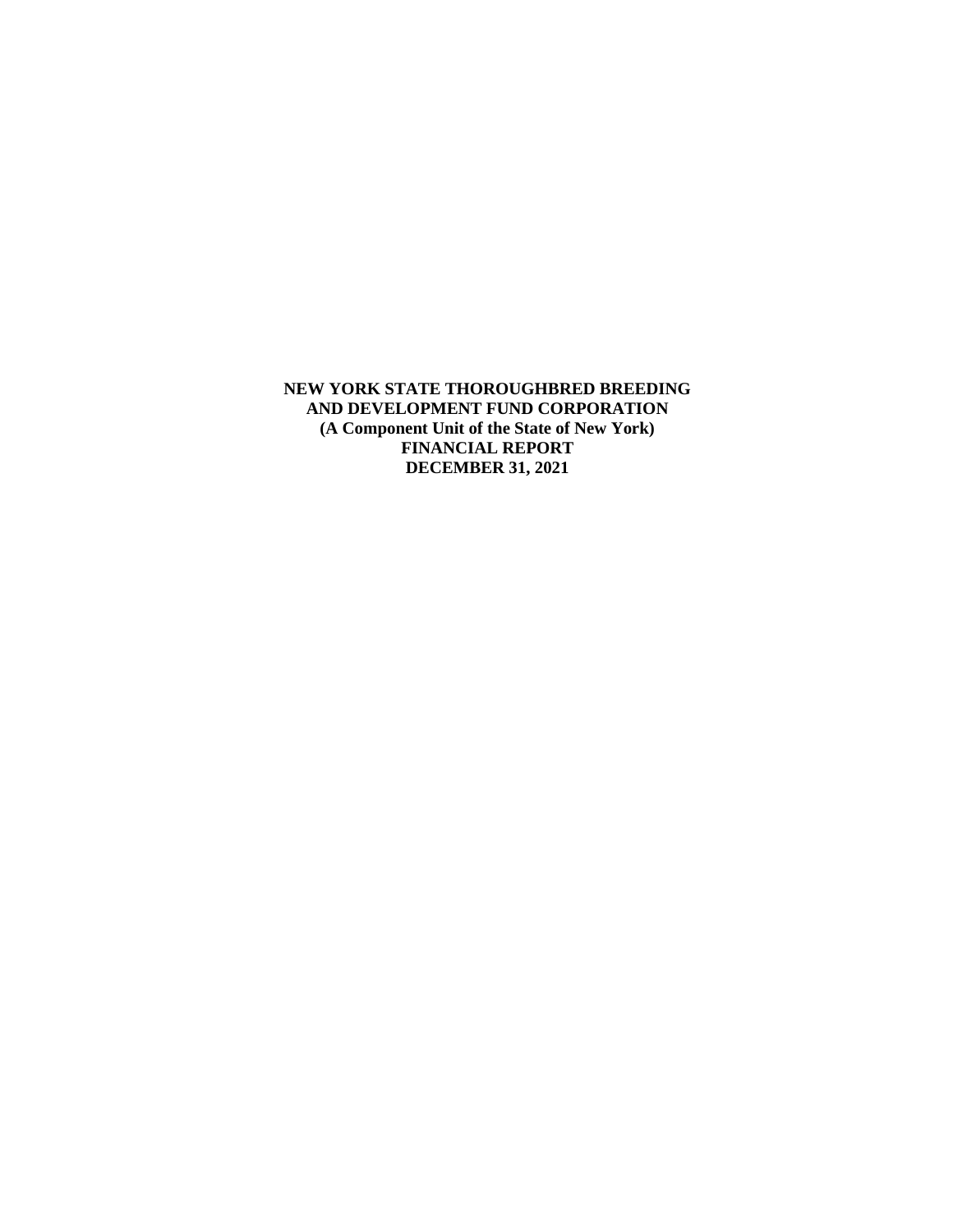# **NEW YORK STATE THOROUGHBRED BREEDING AND DEVELOPMENT FUND CORPORATION (A Component Unit of the State of New York)**

# **TABLE OF CONTENTS**

|                                                                                                                                                                                                                                    | <b>PAGE</b> |
|------------------------------------------------------------------------------------------------------------------------------------------------------------------------------------------------------------------------------------|-------------|
| Independent Auditor's Report                                                                                                                                                                                                       | $1-3$       |
| Management's Discussion and Analysis                                                                                                                                                                                               | $4-6$       |
| <b>Financial Statements:</b><br><b>Statements of Net Position</b>                                                                                                                                                                  | 7           |
| Statements of Revenue, Expenses and Changes in Net Position                                                                                                                                                                        | 8           |
| <b>Statements of Cash Flows</b>                                                                                                                                                                                                    | 9           |
| <b>Notes to Financial Statements</b>                                                                                                                                                                                               | $10-31$     |
| <b>Required Supplementary Information</b>                                                                                                                                                                                          |             |
| Schedules of Proportionate Share of the Net Pension Liability (Asset)                                                                                                                                                              | 32          |
| <b>Schedules of Fund Contributions</b>                                                                                                                                                                                             | 33          |
| Schedule of Changes in Total OPEB Liability                                                                                                                                                                                        | 34          |
| Independent Auditor's Report on Internal Control Over Financial<br>Reporting and on Compliance and Other Matters Based on an<br>Audit of Financial Statements Performed in Accordance with<br><b>Government Auditing Standards</b> | $35 - 36$   |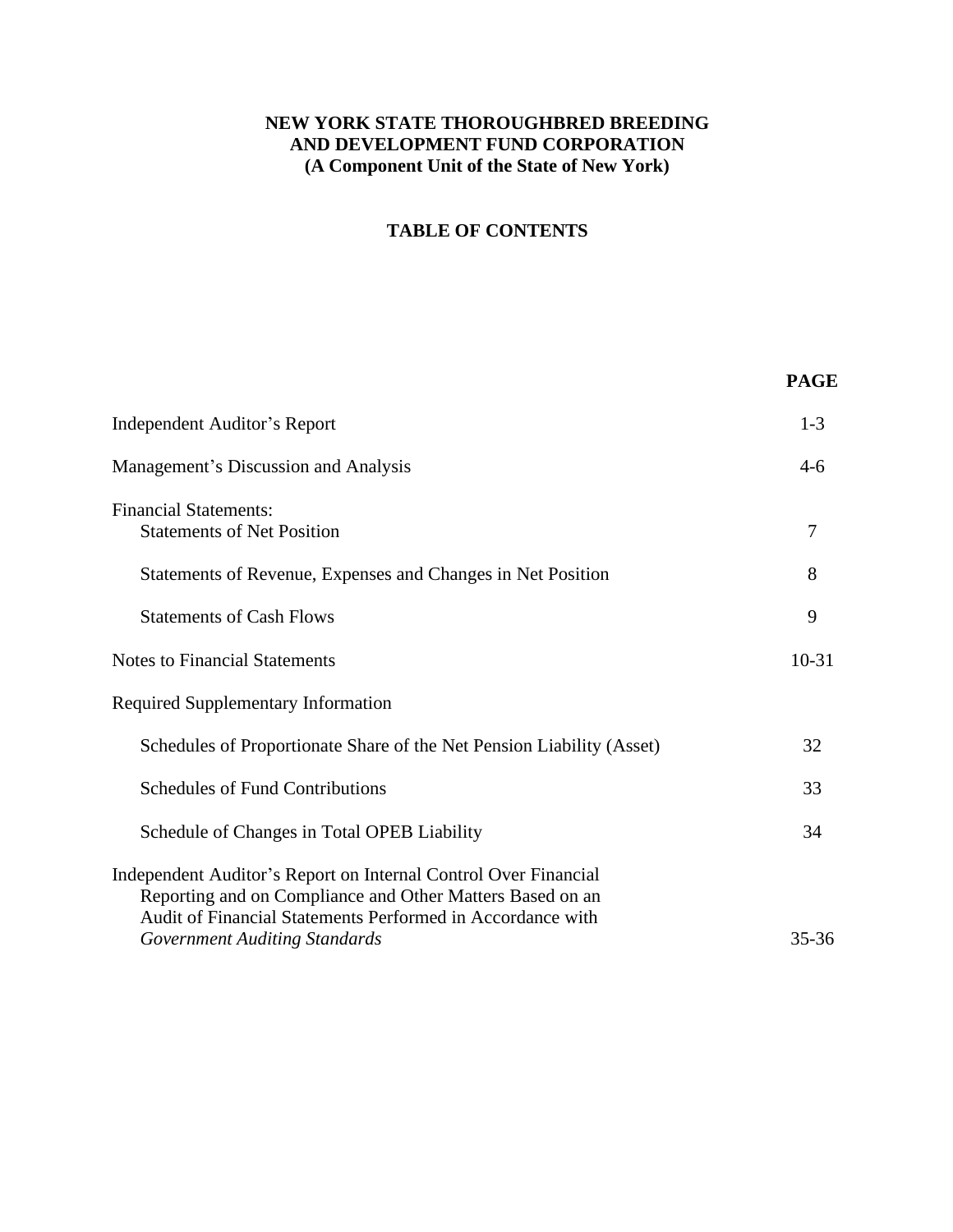

A History of Shaping Futures

# **INDEPENDENT AUDITOR'S REPORT**

To the Board of Directors of New York State Thoroughbred Breeding and Development Fund

#### **Opinions**

We have audited the accompanying financial statements of the New York State Thoroughbred Breeding and Development Fund (the Fund), a component unit of the State of New York, as of and for the years ended December 31, 2021 and 2020, and the related notes to the financial statements, which collectively comprise the Fund's basic financial statements as listed in the table of contents.

In our opinion, the financial statements referred to above present fairly, in all material respects, the financial position of the Fund as of December 31, 2021 and 2020, and the changes in its financial position and cash flows thereof for the years then ended in accordance with accounting principles generally accepted in the United States of America.

#### **Basis For Opinions**

We conducted our audits in accordance with auditing standards generally accepted in the United States of America and the standards applicable to financial audits contained in *Government Auditing Standards*, issued by the Comptroller General of the United States. Our responsibilities under those standards are further described in the Auditor's Responsibilities for the Audit of the Financial Statements section of our report. We are required to be independent of New York State Thoroughbred Breeding and Development Fund, and to meet our other ethical responsibilities, in accordance with the relevant ethical requirements relating to our audit. We believe that the audit evidence we have obtained is sufficient and appropriate to provide a basis for our audit opinion.

#### *Responsibilities of Management for the Financial Statements*

Management is responsible for the preparation and fair presentation of these financial statements in accordance with accounting principles generally accepted in the United States of America, and for the design, implementation, and maintenance of internal control relevant to the preparation and fair presentation of financial statements that are free from material misstatement, whether due to fraud or error.

In preparing the financial statements, management is required to evaluate whether there are conditions or events, considered in the aggregate, that raise substantial doubt about New York State Thoroughbred Breeding and Development Fund's ability to continue as a going concern for twelve months beyond the financial statement date, including any currently known information that may raise substantial doubt shortly thereafter.

#### *Auditor's Responsibilities for the Audit of the Financial Statements*

Our objectives are to obtain reasonable assurance about whether the financial statements as a whole are free from material misstatement, whether due to fraud or error, and to issue an auditor's report that includes our opinions.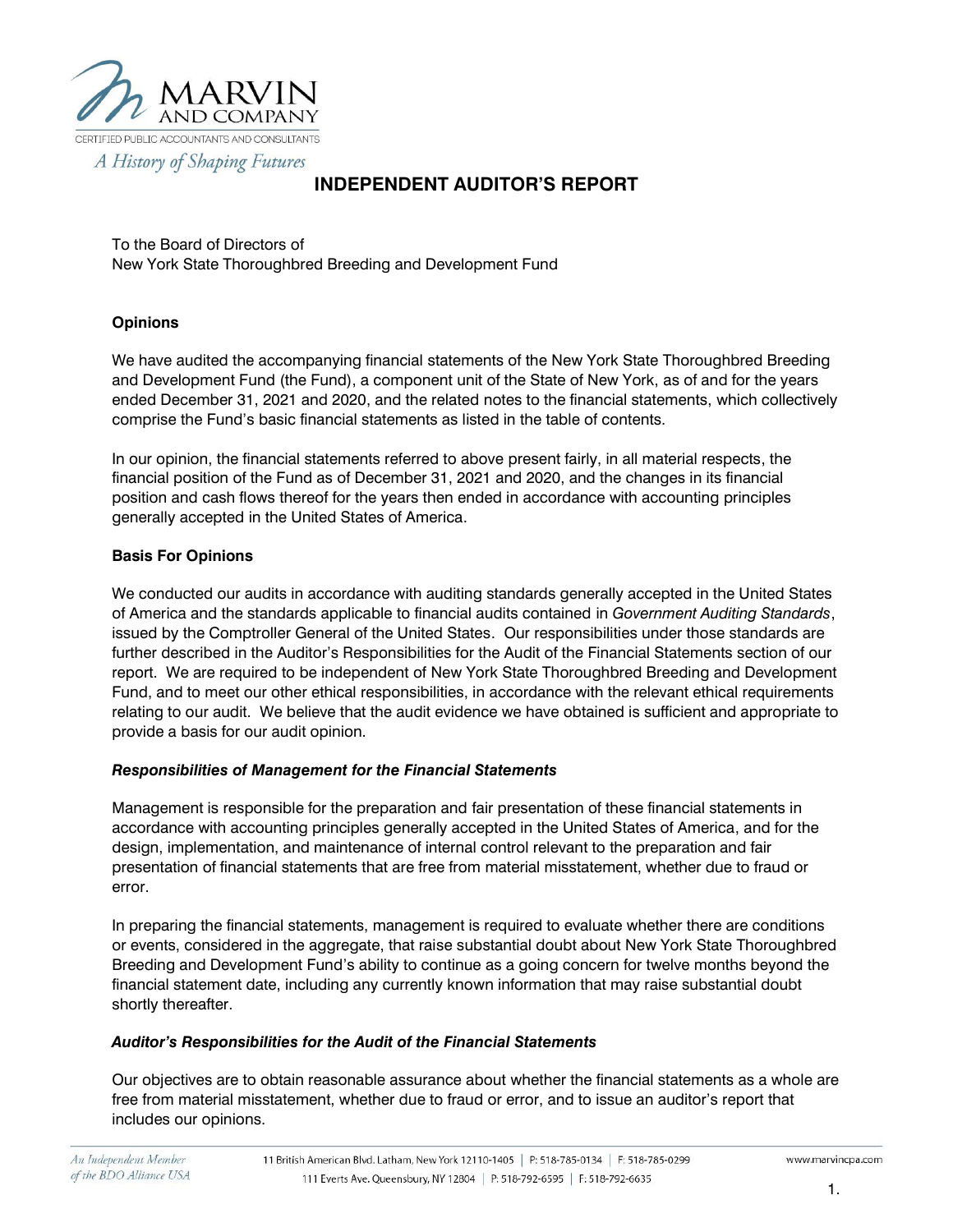Reasonable assurance is a high level of assurance but is not absolute assurance and therefore is not a guarantee that an audit conducted in accordance with generally accepted auditing standards will always detect a material misstatement when it exists. The risk of not detecting a material misstatement resulting from fraud is higher than for one resulting from error, as fraud may involve collusion, forgery, intentional omissions, misrepresentations, or the override of internal control. Misstatements are considered material if there is a substantial likelihood that, individually or in the aggregate, they would influence the judgment made by a reasonable user based on the financial statements.

In performing an audit in accordance with generally accepted auditing standards and *Government Auditing Standards*, we:

- Exercise professional judgment and maintain professional skepticism throughout the audit.
- Identify and assess the risks of material misstatement of the financial statements, whether due to fraud or error, and design and perform audit procedures responsive to those risks. Such procedures include examining, on a test basis, evidence regarding the amounts and disclosures in the financial statements.
- Obtain an understanding of internal control relevant to the audit in order to design audit procedures that are appropriate in the circumstances, but not for the purpose of expressing an opinion on the effectiveness of New York State Thoroughbred Breeding and Development Fund's internal control. Accordingly, no such opinion is expressed.
- Evaluate the appropriateness of accounting policies used and the reasonableness of significant accounting estimates made by management, as well as evaluate the overall presentation of the financial statements.
- Conclude whether, in our judgment, there are conditions or events, considered in the aggregate, that raise substantial doubt about New York State Thoroughbred Breeding and Development Fund's ability to continue as a going concern for a reasonable period of time.

We are required to communicate with those charged with governance regarding, among other matters, the planned scope and timing of the audit, significant audit findings, and certain internal control related matters that we identified during the audit.

## *Required Supplementary Information*

Accounting principles generally accepted in the United States of America require that management's discussion and analysis on pages 4 through 6, schedules of proportionate share of the net pension liability (asset), the schedules of Fund contributions, and the schedule of total OPEB liability on pages 32-34 be presented to supplement the basic financial statements. Such information, although not a part of the basic financial statements, is required by the Governmental Accounting Standards Board, who considers it to be an essential part of financial reporting for placing the basic financial statements in an appropriate operational, economic, or historical context. We have applied certain limited procedures to the required supplementary information in accordance with auditing standards generally accepted in the United States of America, which consisted of inquiries of management about the methods of preparing the information and comparing the information for consistency with management's responses to our inquiries, the basic financial statements, and other knowledge we obtained during our audit of the basic financial statements. We do not express an opinion or provide any assurance on the information because the limited procedures do not provide us with sufficient evidence to express an opinion or provide any assurance.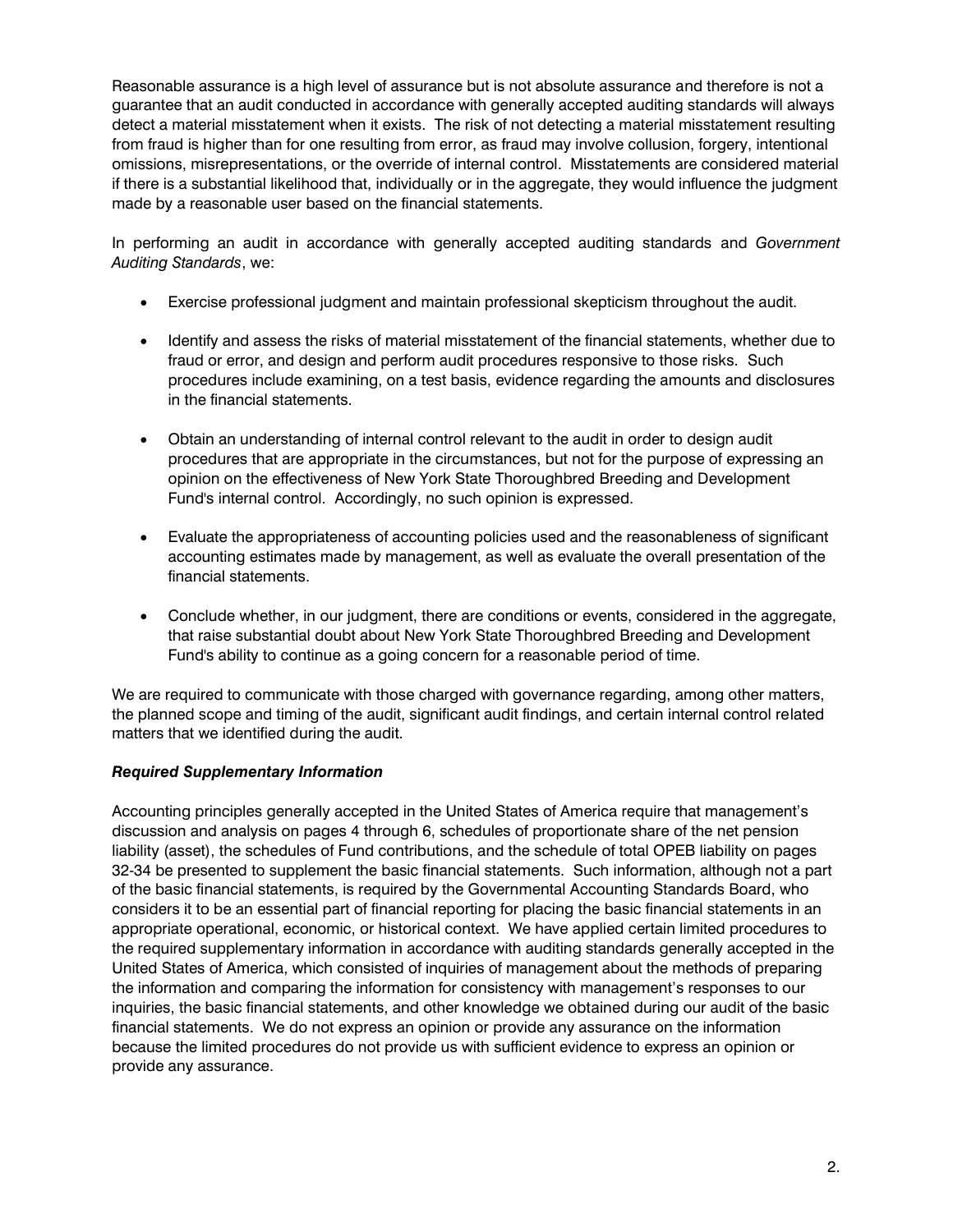#### **Other Reporting Required by** *Government Auditing Standards*

In accordance with *Government Auditing Standards*, we have also issued our report dated March 9, 2022, on our consideration of New York State Thoroughbred Breeding and Development Fund's internal control over financial reporting and on our tests of its compliance with certain provisions of laws, regulations, contracts, and grant agreements and other matters. The purpose of that report is solely to describe the scope of our testing of internal control over financial reporting and compliance and the results of that testing, and not to provide an opinion on the effectiveness of the New York State Thoroughbred Breeding and Development Fund's internal control over financial reporting or on compliance. That report is an integral part of an audit performed in accordance with *Government Auditing Standards* in considering New York State Thoroughbred Breeding and Development Fund's internal control over financial reporting and compliance.

*Marvin and Company, P.C.* 

Latham, NY March 9, 2022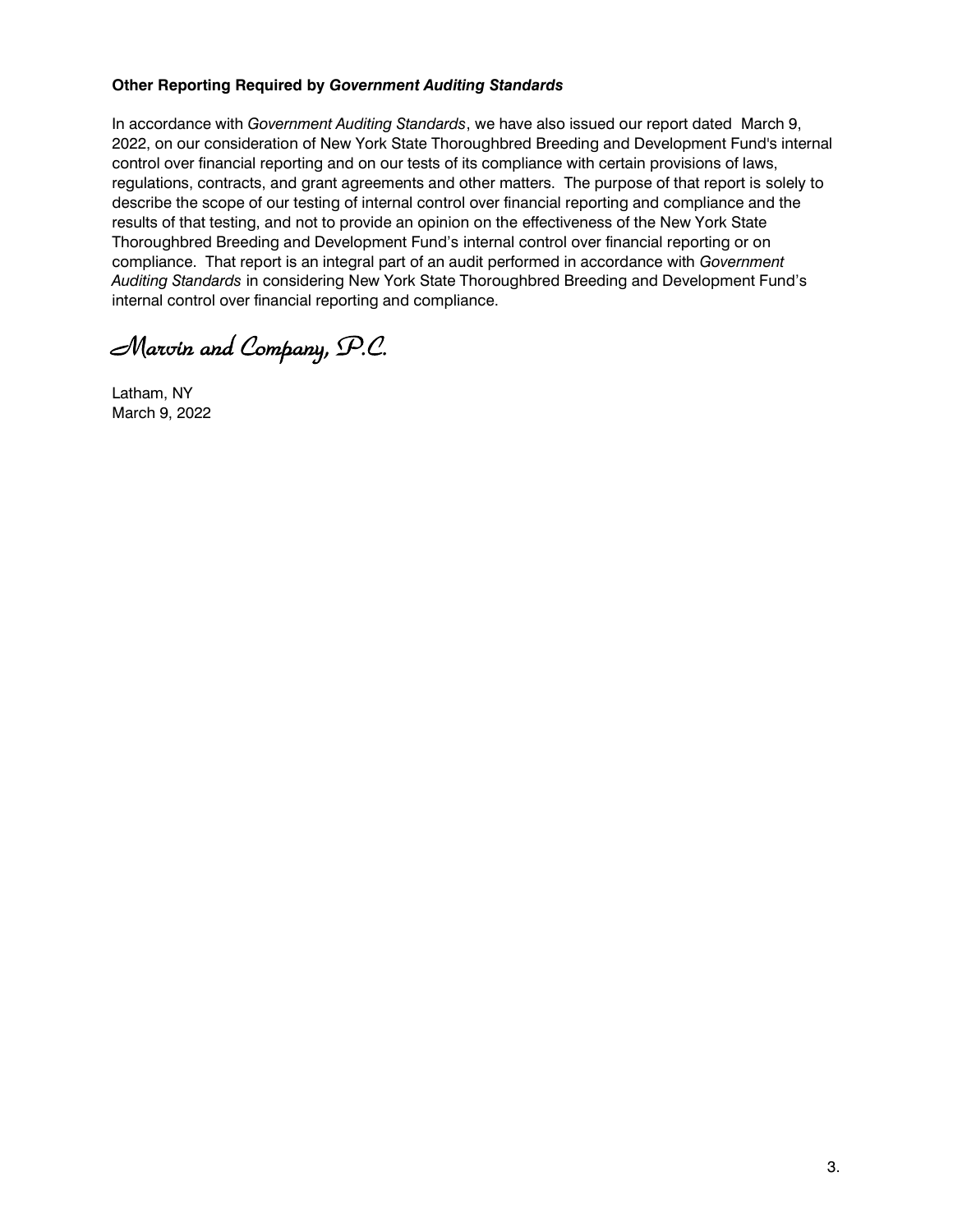# NEW YORK STATE THOROUGHBRED BREEDING AND DEVELOPMENT FUND CORPORATION (A Component Unit of the State of New York) Management's Discussion and Analysis December 31, 2021 and 2020

Management of the New York State Thoroughbred Breeding and Development Fund Corporation (the Fund) offers readers of the Fund's financial statements this analysis of the financial activities of the Fund for the years ended December 31, 2021 and 2020.

Following this Management's Discussion and Analysis (MD&A) are the financial statements of the Fund together with the notes thereto. Please read the MD&A in conjunction with the Fund's financial statements and the accompanying notes in order to obtain a full understanding of the Fund's financial position and results of operations.

The Fund was created by an Act of the State of New York (the State), as more fully described in Note 1 of the financial statements, and commenced operations in 1973. The Fund's mission statement is: "To promote by monetary incentives the responsible breeding of quality thoroughbred racehorses in keeping with the founding legislation to preserve New York's irreplaceable farmland."

# **OVERVIEW OF FINANCIAL STATEMENTS**

This annual financial report consists of two parts: Management's Discussion and Analysis (this section) and the basic financial statements. The Fund follows enterprise fund reporting; therefore, the financial statements are presented using the economic resources measurement focus and the accrual basis of accounting.

# **FINANCIAL ANALYSIS OF THE FUND**

# **Net Position**

The following changes in Net Position are the result of a \$8.2 million increase in revenues from 2020, bringing revenues back in line to where they were prior to the COVID-19 pandemic:

- Cash and equivalents increased by \$3.5 million in 2021 as compared to 2020.
- Awards payable increased by \$2.8 million, due to resuming the regular race schedule at New York racetracks.
- By statute, the Fund pays the Harry M. Zweig Memorial Fund of Cornell University 2 percent of its operating revenues to fund equine research. The amount payable to Cornell University for 2021 is \$399,308, an increase of \$165,278 from the 2020 contribution.

In accordance with the Racing Pari-mutuel Wagering and Breeding Law enacted by the New York State Legislature in 1973, moneys of the Fund in excess of \$75,000 on hand at the end of the calendar year must be paid to the State and to the regional off-track betting corporations.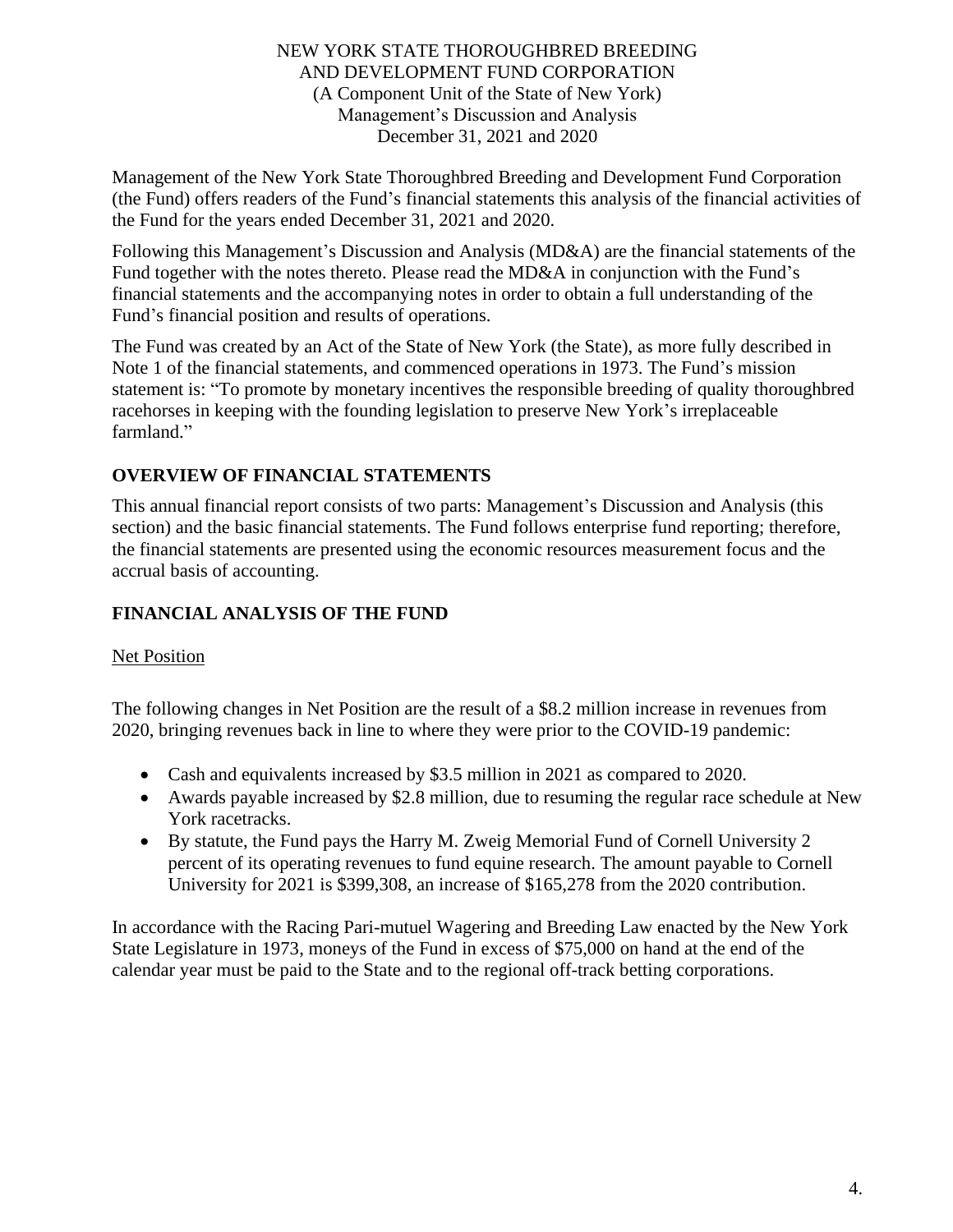## NEW YORK STATE THOROUGHBRED BREEDING AND DEVELOPMENT FUND CORPORATION (A Component Unit of the State of New York) Management's Discussion and Analysis December 31, 2021 and 2020

The following table summarizes the Fund's net position for 2021 and 2020:

| Assets:                                              |                           | 2021          | 2020          |
|------------------------------------------------------|---------------------------|---------------|---------------|
| Cash and equivalents                                 |                           | \$8,168,028   | \$4,703,418   |
| Receivables, net                                     |                           | 1,087,852     | 1,094,433     |
| Other assets, net                                    |                           | 148,592       | 222,967       |
| Total assets                                         | \$                        | 9,404,472     | \$6,020,818   |
| Deferred outflows of resources - pensions/OPEB       | \$                        | 436,022       | 373,072<br>S. |
| Total Assets and Deferred Outflow of Resources       | $\boldsymbol{\mathsf{S}}$ | 9,840,494     | \$6,393,890   |
| Liabilities:                                         |                           |               |               |
| Accounts payable and accrued expenses                |                           | \$<br>169,600 | 145,760<br>\$ |
| Awards payable                                       |                           | 3,608,780     | 842,711       |
| Awards payable reserve, current                      |                           | 3,486,744     | 3,469,688     |
| Payable to Harry M. Zweig Memorial Fund              |                           | 399,308       | 234,030       |
| Purse enrichments payable                            |                           | 204,213       | 4,265         |
| VLT payable - NY Gaming Commission                   |                           |               |               |
| Postemployment benefits (OPEB) liability             |                           | 1,580,884     | 1,298,238     |
| Net pension liability - proportionate share          |                           | 1,059         | 278,275       |
| <b>Total liabilities</b>                             | \$                        | 9,450,588     | \$6,272,967   |
| Deferred inflows of resources - pensions/OPEB        | \$                        | 314,906       | \$<br>45,923  |
| Net position                                         | \$                        | 75,000        | \$<br>75,000  |
| Total Liabilities, Deferred Inflows and Net Position | \$                        | 9,840,494     | \$6,393,890   |

## Operating Activities

Under founding statutes, the Fund receives revenue from on-track and off-track Thoroughbred handle in New York, and breakage from regional off-track wagers. Total handle accounted for 23 percent and 30 percent of operating revenue in 2021 and 2020, respectively, while breakage accounted for 2 percent and 2.5 percent of operating revenue for 2021 and 2020, respectively.

The Fund obtained an additional contractual source of revenue from Video Lottery Terminals (VLTs) at Finger Lakes Gaming and Racetrack beginning in 2004, which provided approximately 7 percent and 5 percent of total operating revenue for 2021 and 2020, respectively. Further enhancing Fund revenues, Resorts World Casino New York City began operation of VLTs at Aqueduct Racetrack in late 2011. Statutory revenue received from this operation was approximately \$9.1 million in 2021 and \$4.1 million in 2020, or 46 percent and 35 percent of total operating revenue, respectively. The VLT recapture for 2021 of \$2.4 million allows the Fund to maintain 2013 Resorts World VLT revenue levels adjusted for inflation and resulted in a 65 percent combined percentage from all VLT revenue sources in 2021 versus 50 percent in 2020 when casino and track closings caused by Covid 19 sharply reduced revenue.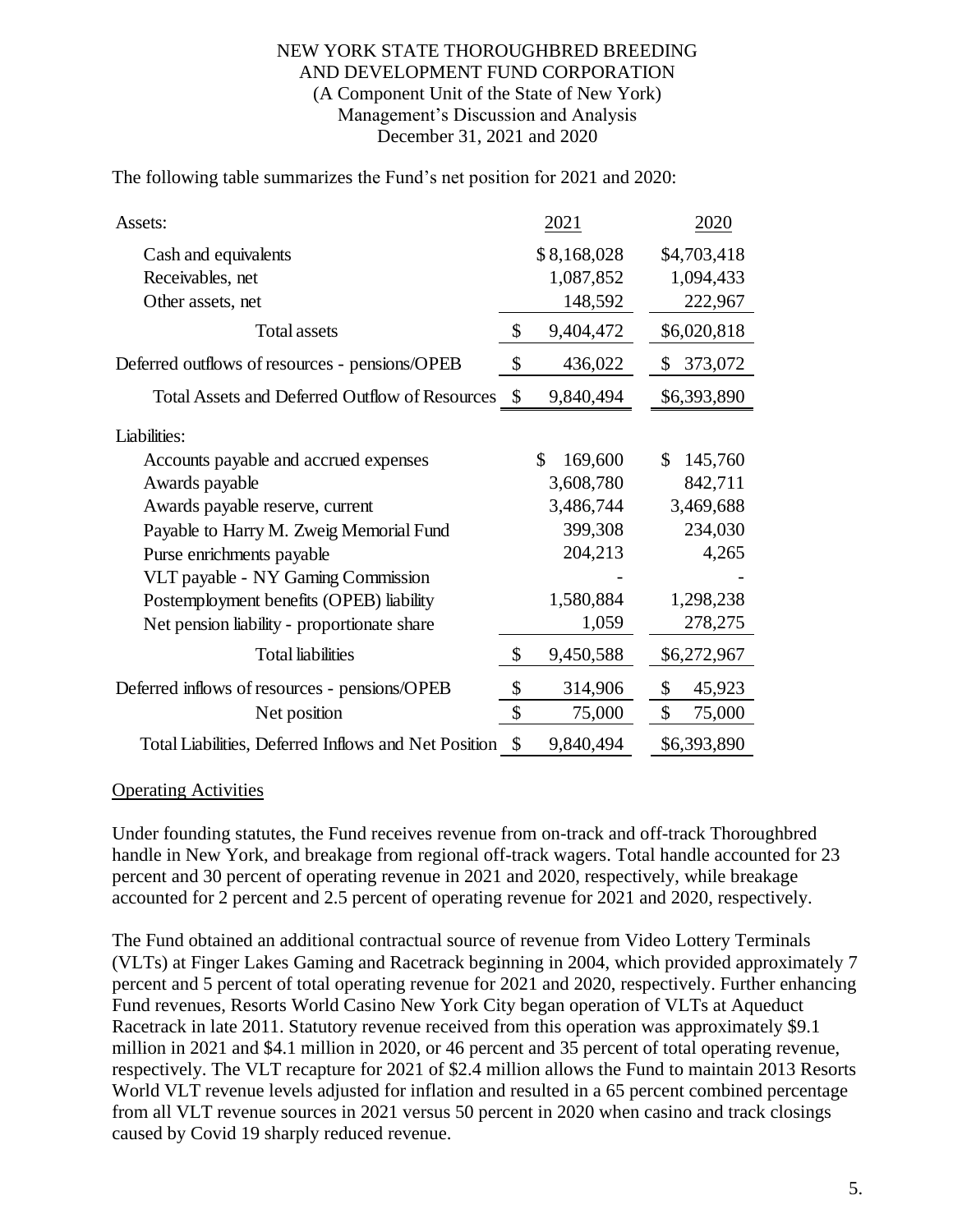## NEW YORK STATE THOROUGHBRED BREEDING AND DEVELOPMENT FUND CORPORATION (A Component Unit of the State of New York) Management's Discussion and Analysis December 31, 2021 and 2020

Effective January 1, 2014, legislation provided for the Fund to receive revenues from Advanced Deposit Wagering (ADW) sources. Total ADW revenue accounted for 9 percent and 16 percent of total operating revenue for 2021 and 2020, respectively.

Total 2021 operating revenues of approximately \$20 million was \$8 million higher than 2020. The Fund was able to pay out 100% of all breeder, stallion and owner awards earned in 2021. The Fund also authorized a 13% supplemental award to all 2021 award earners and \$200,000 in purse enrichment specifically to support the New York Stallion Stakes Series conducted by the New York Racing Association.

The following table summarizes the Fund's operating income for the years ended December 31, 2021 and 2020:

|                                        | 2021             | 2020         |              |  |
|----------------------------------------|------------------|--------------|--------------|--|
| Operating revenue:                     |                  |              |              |  |
| Handle revenue                         | \$<br>4,689,083  | $\mathbb{S}$ | 3,541,245    |  |
| ADW revenue                            | 1,815,493        |              | 1,869,236    |  |
| Breakage revenue                       | 377,927          |              | 300,581      |  |
| <b>VLT</b> commission                  | 12,961,827       |              | 5,861,642    |  |
| Registration & Web Advertising Fees    | 121,050          |              | 128,800      |  |
| Total operating revenue                | \$<br>19,965,380 |              | \$11,701,504 |  |
| Operating expenses:                    |                  |              |              |  |
| Awards                                 | \$<br>15,867,958 | \$           | 8,828,774    |  |
| Purse enrichments                      | 1,782,791        |              | 1,062,109    |  |
| Promotion                              | 1,107,718        |              | 879,881      |  |
| Administration                         | 892,041          |              | 734,807      |  |
| Harry M. Zweig Memorial Fund           | 399,308          |              | 234,030      |  |
| Bad debt expense                       | (69, 995)        |              | (11, 466)    |  |
| Total operating expenses               | \$<br>19,979,821 |              | \$11,728,135 |  |
| Operating income (loss)                | \$<br>(14, 441)  | \$           | (26, 631)    |  |
| Nonoperating revenue - interest income | 14,441           |              | 26,631       |  |
| Change in net assets                   | \$               | \$           |              |  |
| Net position at beginning of year      | 75,000           |              | 75,000       |  |
| Net position at end of year            | \$<br>75,000     | \$           | 75,000       |  |

# **CONTACTING THE FUND'S FINANCIAL MANAGEMENT**

This financial report is designed to provide readers with a general overview of the Fund's finances and to demonstrate the Fund's accountability for the revenue that it receives. If you have questions about this report or need additional financial information, contact the Fund at 1 Broadway Center – 1 st floor, Schenectady, New York 12305.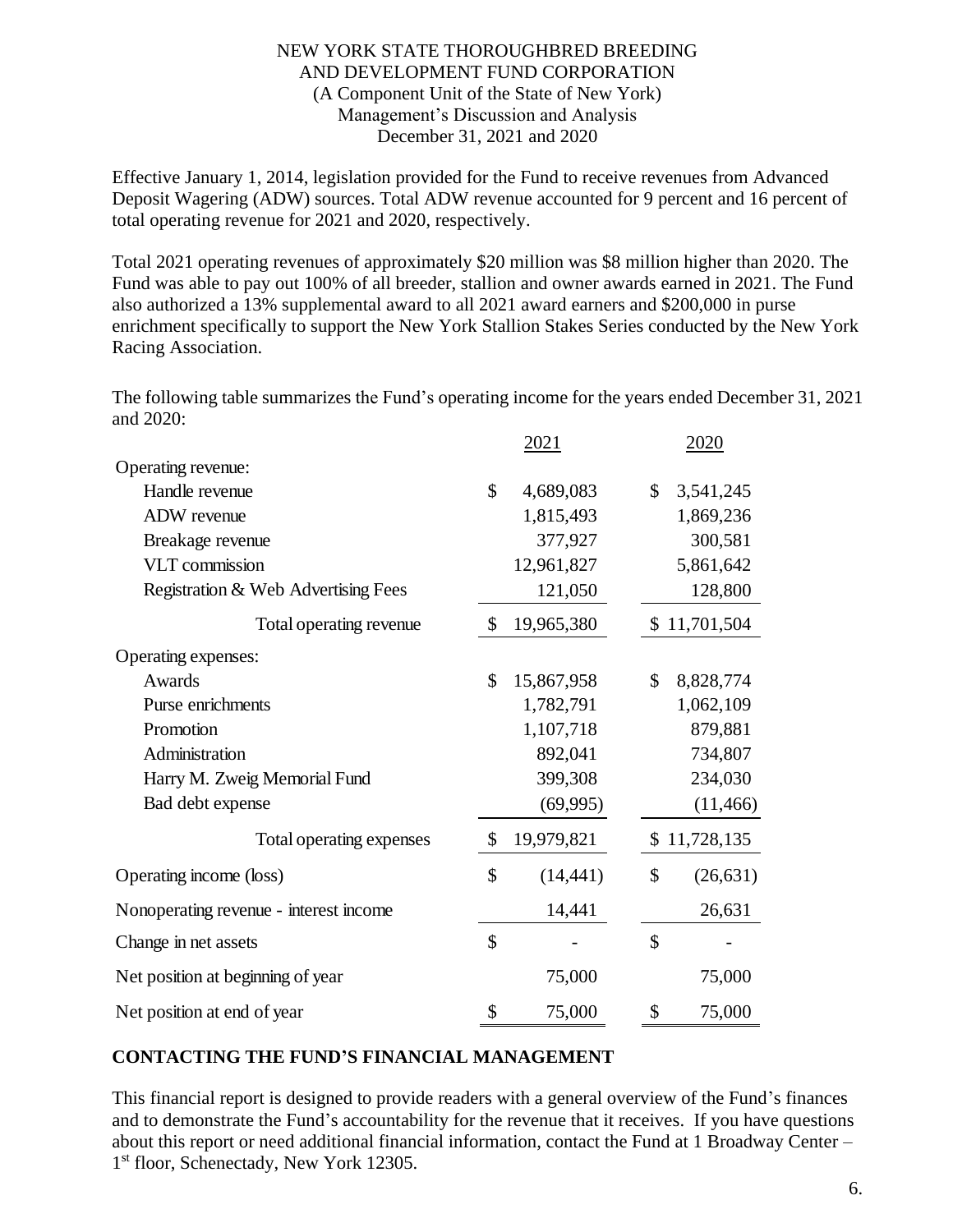#### **NEW YORK STATE THOROUGHBRED BREEDING AND DEVELOPMENT FUND CORPORATION (A Component Unit of the State of New York) STATEMENTS OF NET POSITION DECEMBER 31, 2021 AND 2020**

#### **ASSETS AND DEFERRED OUTFLOWS OF RESOURCES**

|                                                       | 2021            | 2020            |
|-------------------------------------------------------|-----------------|-----------------|
| Current assets:                                       |                 |                 |
| Cash and equivalents                                  | \$ 8,168,028    | 4,703,418<br>S  |
| Receivables, net                                      | 1,087,852       | 1,094,433       |
| Prepaid expenses                                      | 4,292           | 54,479          |
| Total current assets                                  | 9,260,172       | 5,852,330       |
| Property and equipment, at cost:                      |                 |                 |
| Office furniture and equipment                        | 22,416          | 22,416          |
| Vehicles                                              | 39,345          | 39,345          |
| Software and website                                  | 283,722         | 272,312         |
|                                                       | 345,483         | 334,073         |
| Less accumulated depreciation                         | (201, 183)      | (165, 585)      |
| Net property and equipment                            | 144,300         | 168,488         |
| <b>Total assets</b>                                   | 9,404,472       | 6,020,818       |
| Deferred outflow of resources - pension               | 307,873         | 259,985         |
| Deferred outflow of resources - OPEB                  | 128,149         | 113,087         |
| Total deferred outflows                               | 436,022         | 373,072         |
| <b>Total Assets and Deferred Outflow of Resources</b> | 9,840,494<br>S. | \$<br>6,393,890 |

#### **LIABILITIES, DEFERRED INFLOWS OF RESOURCES AND NET POSITION**

| Current liabilities:                                  |               |                 |
|-------------------------------------------------------|---------------|-----------------|
| Accounts payable and accrued expenses                 | \$<br>169,600 | \$<br>145,760   |
| Awards payable                                        | 3,608,780     | 842,711         |
| Awards payable reserve                                | 3,486,744     | 3,469,688       |
| Payable to Harry M. Zweig Memorial Fund               | 399,308       | 234,030         |
| Purse enrichments payable                             | 204,213       | 4,265           |
| Total current liabilities                             | 7,868,645     | 4,696,454       |
| Long-term liabilities:                                |               |                 |
| Postemployment benefits liability                     | 1,580,884     | 1,298,238       |
| Net pension liability - proportionate share           | 1,059         | 278,275         |
| <b>Total liabilities</b>                              | 9,450,588     | 6,272,967       |
| Deferred inflow of resources - OPEB                   |               | 30,599          |
| Deferred inflow of resources - pension                | 314,906       | 15,324          |
| Total deferred inflows                                | 314,906       | 45,923          |
| Net position:                                         |               |                 |
| Net investment in capital assets                      | 144,300       | 168,488         |
| Restricted - expendable                               | (69,300)      | (93, 488)       |
| Total net position                                    | 75,000        | 75,000          |
| Total Liabilities, Deferred Inflows, and Net Position | \$9,840,494   | \$<br>6,393,890 |

See accompanying notes to financial statements.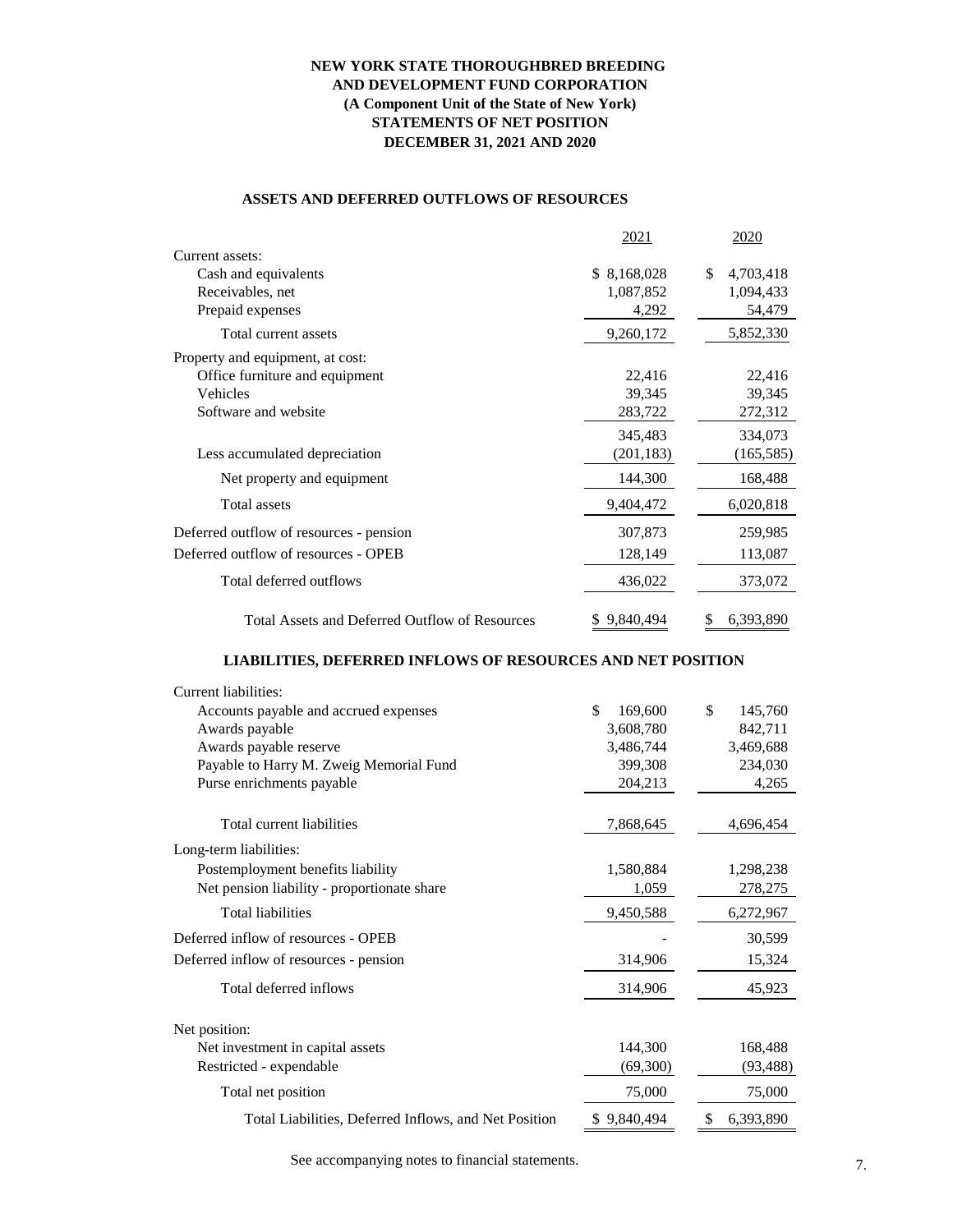# **NEW YORK STATE THOROUGHBRED BREEDING AND DEVELOPMENT FUND CORPORATION (A Component Unit of the State of New York) STATEMENTS OF REVENUE, EXPENSES AND CHANGES IN NET POSITION YEARS ENDED DECEMBER 31, 2021 AND 2020**

|                                               | 2021                                | 2020            |
|-----------------------------------------------|-------------------------------------|-----------------|
| Operating revenue:                            |                                     |                 |
| Handle revenue                                | $\mathbb{S}$<br>4,689,083           | \$<br>3,541,245 |
| <b>Advance Deposit Wagering revenue</b>       | 1,815,493                           | 1,869,236       |
| Breakage revenue                              | 377,927                             | 300,581         |
| VLT commission revenue                        | 12,961,827                          | 5,861,642       |
| Registration and web advertising fees revenue | 121,050                             | 128,800         |
| Total operating revenue                       | 19,965,380                          | 11,701,504      |
| Operating expenses:                           |                                     |                 |
| <b>Breeder</b> awards                         | 11,081,783                          | 6,231,278       |
| <b>Stallion</b> awards                        | 2,510,016                           | 1,436,576       |
| Owner awards                                  | 2,276,159                           | 1,160,920       |
| FLRA breakage                                 | 82,791                              | 62,109          |
| Purse enrichment                              | 1,700,000                           | 1,000,000       |
| Promotion                                     | 1,107,718                           | 879,881         |
| Administration                                | 892,041                             | 734,807         |
| Harry M. Zweig Memorial Fund                  | 399,308                             | 234,030         |
| Bad debt expense, net of recoveries           | (69, 995)                           | (11, 466)       |
| Total operating expenses                      | 19,979,821                          | 11,728,135      |
| Operating income (loss)                       | (14, 441)                           | (26, 631)       |
| Nonoperating revenue - interest income        | 14,441                              | 26,631          |
| Change in net position                        |                                     |                 |
| Net position at beginning of year             | 75,000                              | 75,000          |
| Net position at end of year                   | 75,000<br>$\boldsymbol{\mathsf{S}}$ | 75,000<br>\$    |

See accompanying notes to financial statements.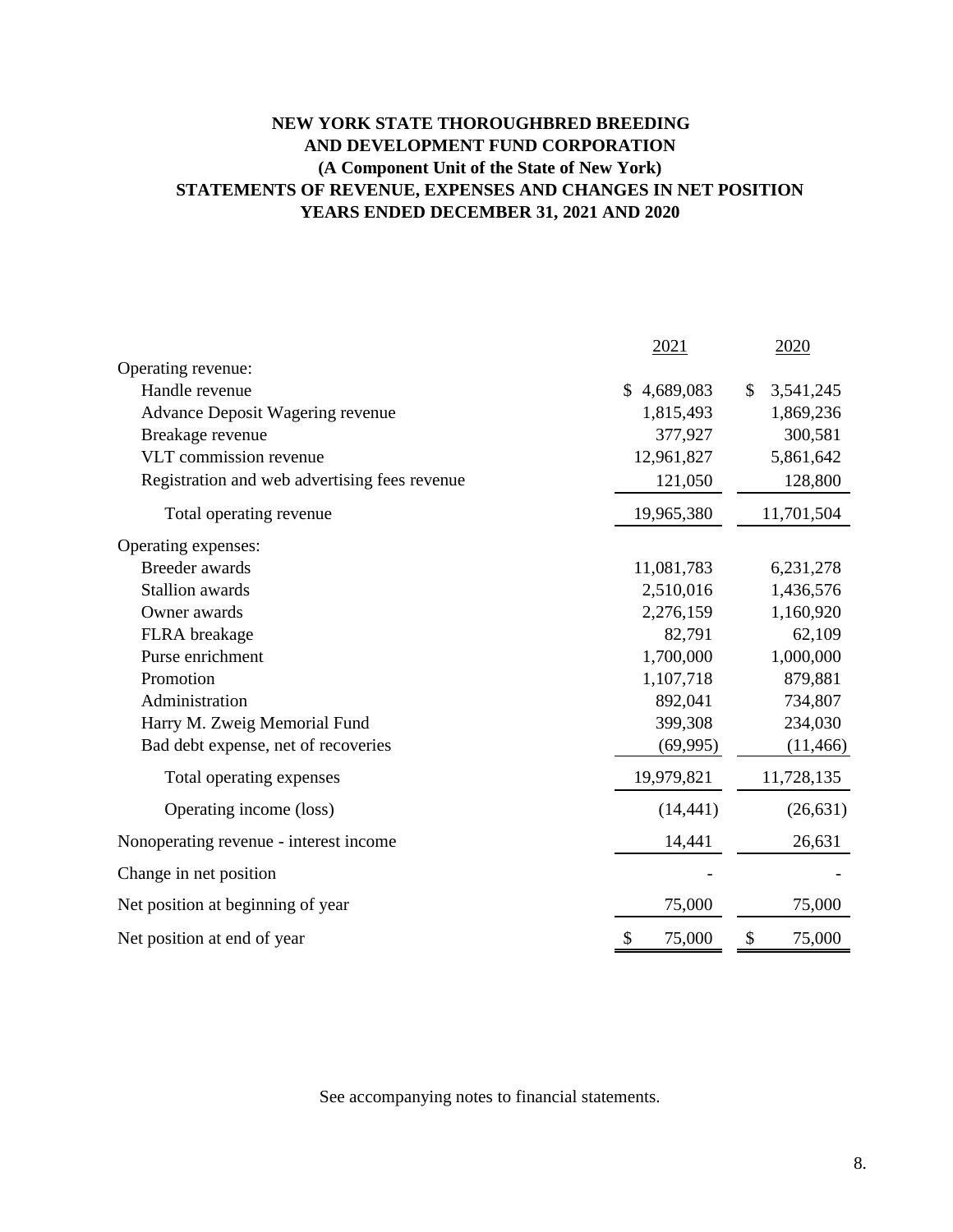#### **NEW YORK STATE THOROUGHBRED BREEDING AND DEVELOPMENT FUND CORPORATION (A Component Unit of the State of New York) STATEMENTS OF CASH FLOWS YEARS ENDED DECEMBER 31, 2021 AND 2020**

|                                                                | 2021             | 2020                 |
|----------------------------------------------------------------|------------------|----------------------|
| Cash flows from operating activities:                          |                  |                      |
| Receipts from operations                                       | \$<br>20,041,956 | \$11,872,786         |
| Payments for awards and purses                                 | (14,667,676)     | (10,066,664)         |
| Payments to Harry M. Zweig Memorial Fund                       | (234,030)        | (388, 449)           |
| Payments to employees                                          | (506, 656)       | (408, 861)           |
| Payments to contractors and suppliers                          | (1,172,015)      | (2,363,731)          |
| Net cash provided by (used in) operating activities            | 3,461,579        | (1,354,919)          |
| Cash flows from capital and related financing activities -     |                  |                      |
| acquisition of property and equipment                          | (11, 410)        |                      |
| Cash flows from investing activities - interest earned         | 14,441           | 26,631               |
| Net change in cash and equivalents                             | 3,464,610        | (1,328,288)          |
| Cash and equivalents at beginning of year                      | 4,703,418        | 6,031,706            |
| Cash and equivalents at end of year                            | \$<br>8,168,028  | \$<br>4,703,418      |
| Reconciliation of operating income (loss) to net cash provided |                  |                      |
| by (used in) operating activities:                             |                  |                      |
| Operating income (loss)                                        | \$<br>(14, 441)  | \$<br>(26, 631)      |
| Adjustments to reconcile operating income (loss) to net        |                  |                      |
| cash provided by (used in) operating activities:               |                  |                      |
| Depreciation and amortization expense                          | 35,598           | 35,598               |
| Amortization of deferred inflows/outflows - pension (non-cash) | 12,646           | 17,121               |
| Amortization of deferred inflows/outflows - OPEB (non-cash)    | 120,160          | 69,242               |
| Net change in deferred outflows and inflows related            |                  |                      |
| to pensions (non-cash)                                         | 239,048          | (159, 107)           |
| Net change in deferred outflows and inflows related            |                  |                      |
| to OPEB (non-cash)                                             | (165, 821)       | (158, 599)           |
| <b>Bad debts</b>                                               | (69,995)         | 41,800               |
| Changes in:                                                    |                  |                      |
| Receivables<br>Prepaid expenses                                | 76,576<br>50,187 | 118,015<br>(49, 935) |
| Accounts payable and accrued expenses                          | 23,840           | (71, 846)            |
| Awards payable                                                 | 2,766,069        | (1,916,901)          |
| Awards payable reserve                                         | 17,056           | 1,941,436            |
| Purse enrichments payable                                      | 199,948          | (200, 316)           |
| VLT payable - NY Gaming Commission                             |                  | (1,210,420)          |
| Harry M. Zweig Memorial Fund payable                           | 165,278          | (154, 419)           |
| Postemployment benefits liability                              | 282,646          | 177,919              |
| Pension liability                                              | (277, 216)       | 192,124              |
| Net cash provided by (used in) operating activities            | \$<br>3,461,579  | \$<br>(1,354,919)    |

See accompanying notes to financial statements.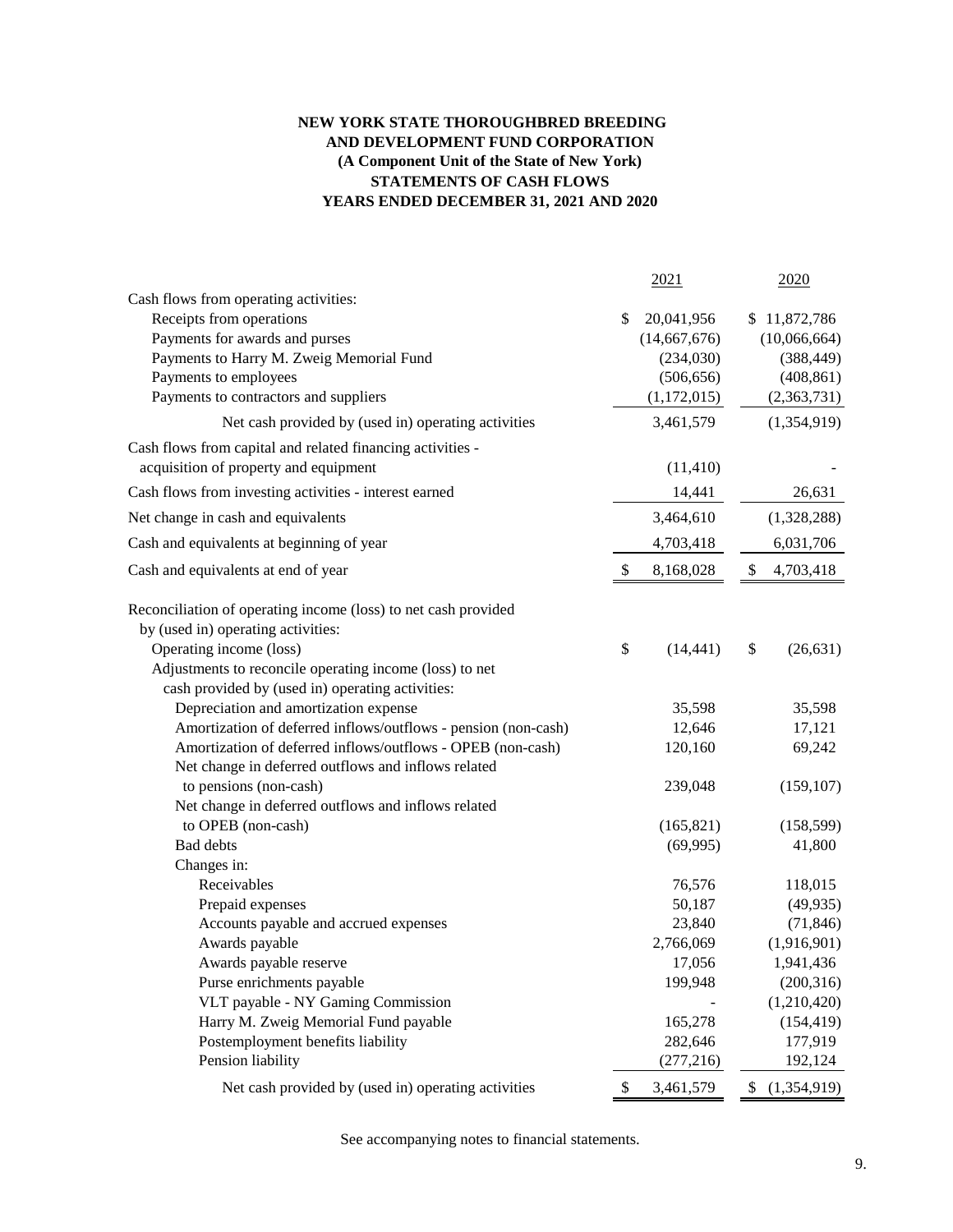## (1) Organization

The New York State Thoroughbred Breeding and Development Fund Corporation (the Fund) is a public benefit corporation organized pursuant to Sections 251 through 257 of the Racing, Parimutuel Wagering and Breeding Law (the Law) enacted by the New York State Legislature in 1973. The Fund is a component unit of the State of New York (the State) and is included in the State's Comprehensive Annual Financial Report of the Comptroller as a public benefit corporation.

## (2) Summary of Significant Accounting Policies

## (a) Basis of Presentation

The financial statements of the Fund have been prepared on the accrual basis of accounting in accordance with accounting principles generally accepted in the United States of America (GAAP) as applied to governmental units. The Governmental Accounting Standards Board (GASB) is the accepted standards setting body for establishing governmental accounting and financial reporting principles.

For the year ended December 31, 2021, the Fund adopted:

• GASB Statement No. 89 – "Accounting for Interest Cost Incurred Before the End of a Construction Period". The objectives of this Statement are (1) to enhance the relevance and comparability of information about capital assets and the cost of borrowing for a reporting period and (2) to simplify accounting for interest cost incurred before the end of a construction period. The implementation of this statement did not have an impact on the financial statements of the Fund.

## (b) Assets, Liabilities and Net Position

- Receivables consist of handle, breakage, a percentage of Advanced Deposit Wagering (ADW), and a percentage of Video Lottery Terminal (VLT) revenue amounts which are reported at their outstanding unpaid principal balances. The Fund records revenues receivable at estimated fair value, net of an allowance based upon the estimated collectability. The allowance was \$107,639 and \$177,634 for 2021 and 2020, respectively.
- Retirement Plan The Fund provides retirement benefits for its employees through contributions to the New York State Employees' Retirement System. The System provides various plans and options, some of which require employee contributions. Note 8 provides more information on the retirement plan.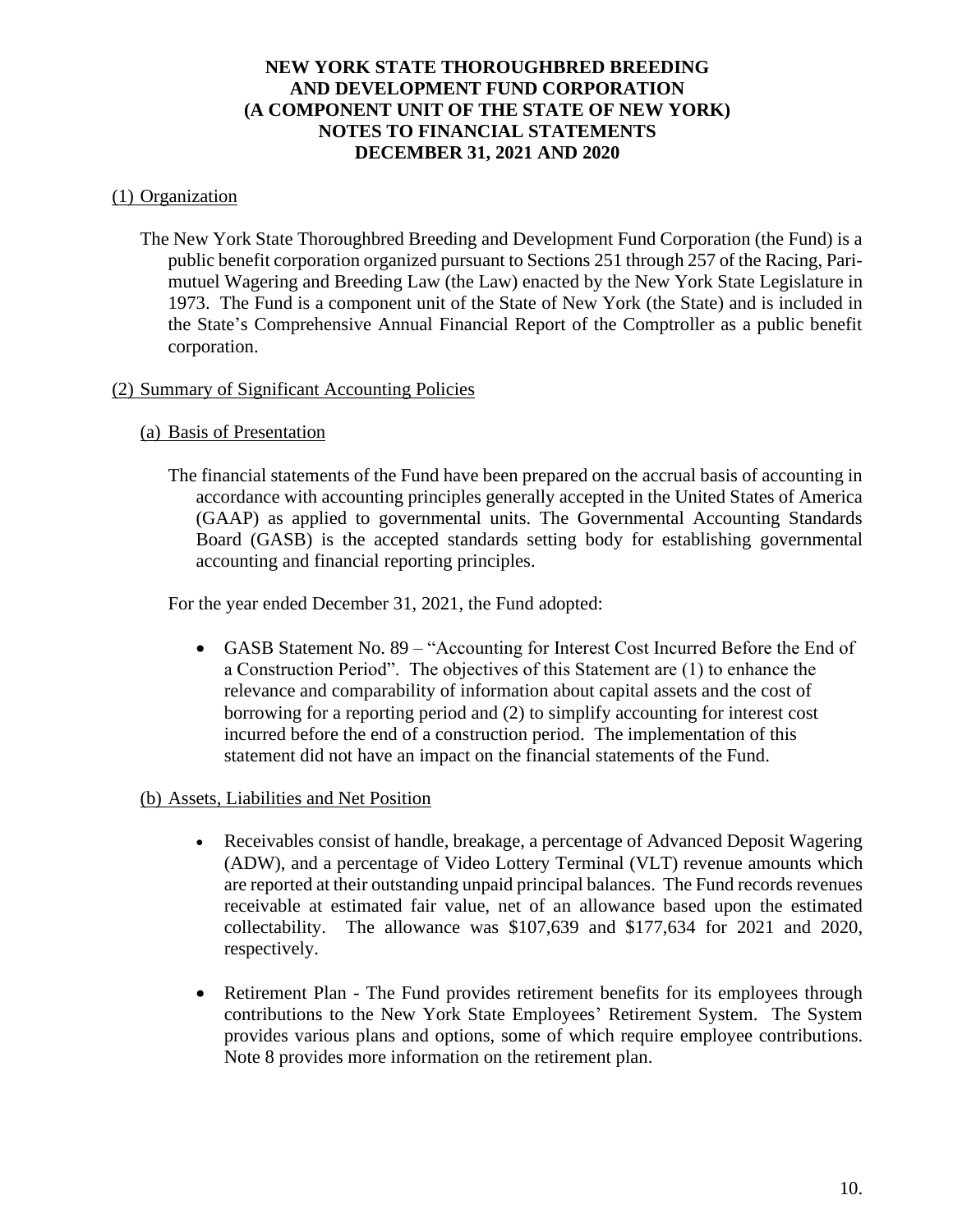# (2) Summary of Significant Accounting Policies

## (b) Assets, Liabilities and Net Position

- The Fund expenses advertising and promotion costs as incurred. Advertising costs for the years ended December 31, 2021 and 2020 amounted to \$181,501 and \$204,144, respectively. Promotion costs for the years ended December 31, 2021 and 2020 were \$926,217 and \$675,737, respectively.
- Other areas of assets, liabilities and net position are addressed throughout these footnotes.

## (c) Deferred Outflows and Inflows of Resources

- In the Statement of Net Position, in addition to assets, the Fund will sometimes report a separate section of deferred outflows of resources. This separate financial statement element, deferred outflows of resources, represents a consumption of net position that applies to a future period and so will not be recognized as an outflow of resources (expense/expenditure) until then. The Fund has three items that qualify for reporting in this category. The first item is related to pensions reported in the Statement of Net Position. This represents the effect of the net change in the Fund's proportion of the collective net pension asset or liability and difference during the measurement period between the Fund's contributions and its proportionate share of total contributions to the pension systems not included in pension expense and changes in assumptions. The second item is the Fund contributions to the New York State and Local Employees' Retirement System (the System) and OPEB subsequent to the measurement date. The third item relates to the System and OPEB reporting number which represents the effect of the net change in the actual and expected experience.
- In addition to liabilities, the Statement of Net Position will sometimes report a separate section for deferred inflows of resources. This separate financial statement element, deferred inflows of resources, represents an acquisition of net position that applies to a future period and so will not be recognized as an inflow of resources (revenue) until that time. The Fund has two items that qualify for reporting in this category. The first item is related to pensions reported in the Statement of Net Position. This represents the net effect of the change in the Fund's proportion of the collective net pension liability related to its participation in the System and differences between the Fund's contributions and its proportionate share of total contributions to the Systemnot included in pension expense. The second item is related to the System and OPEB reported in the Statement of Net Position. This represents the effects of the differences between actual and expected experience and changes of assumptions or other inputs.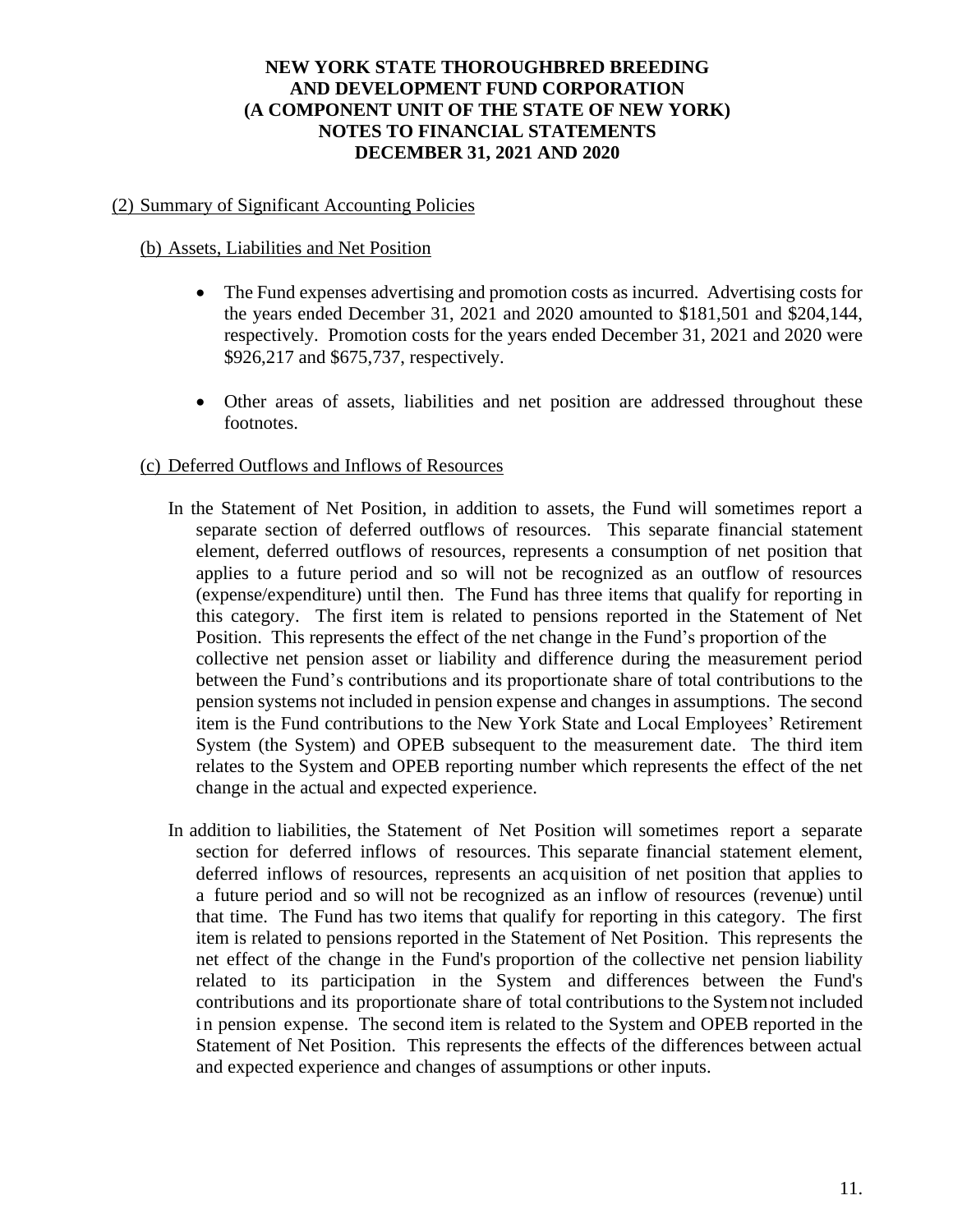## (2) Summary of Significant Accounting Policies

## (d) Use of Estimates

The preparation of financial statements in conformity with generally accepted accounting principles requires management to make estimates and assumptions that affect the reported amounts of assets, deferred outflows of resources, liabilities, deferred inflows of resources and disclosures at the date of these financial statements and the reported amounts of revenue and expenses during the reporting period. Actual results could differ from those estimates.

## (e) Property, Equipment and Depreciation

Property and equipment are reported at cost. Purchases and improvements over \$1,000 are capitalized. Maintenance and repairs are expensed as incurred. For assets placed in service, depreciation and amortization is calculated over estimated useful lives of between 3 -10 years using the straight-line method.

## (f) Subsequent Events

The Fund has evaluated subsequent events through the date of the auditor's report which is the date the financial statements were available to be issued. There were no subsequent events requiring recording or disclosure.

## (g) Potential Impact of Coronavirus

The outbreak of COVID-19, a respiratory disease, which was first detected in a foreign country and has since spread to other countries, including the United States, has been characterized as a pandemic by the World Health Organization on March 11, 2020. The Fund's operations are heavily dependent on the number of races able to be held and ability for venues who generate revenue for the Fund to be open and operating at full capacity. As of the date of the audit report, the extent to which the pandemic may impact the Fund's future fiscal or operating results, is uncertain.

## (3) Cash and Equivalents and Investments

- The Fund's investment policies are governed by New York State Statute. Fund monies must be deposited in FDIC-insured commercial banks or trust companies located within the State. The Fund is authorized to use demand accounts, certificates of deposit and short-term U.S. Treasury bills or notes.
- Collateral is required for demand deposits and certificates of deposit in an amount equal to or greater than the amount of all deposits not covered by federal deposit insurance. Obligations that may be pledged as collateral are outlined in chapter 623 of the laws of the State of New York.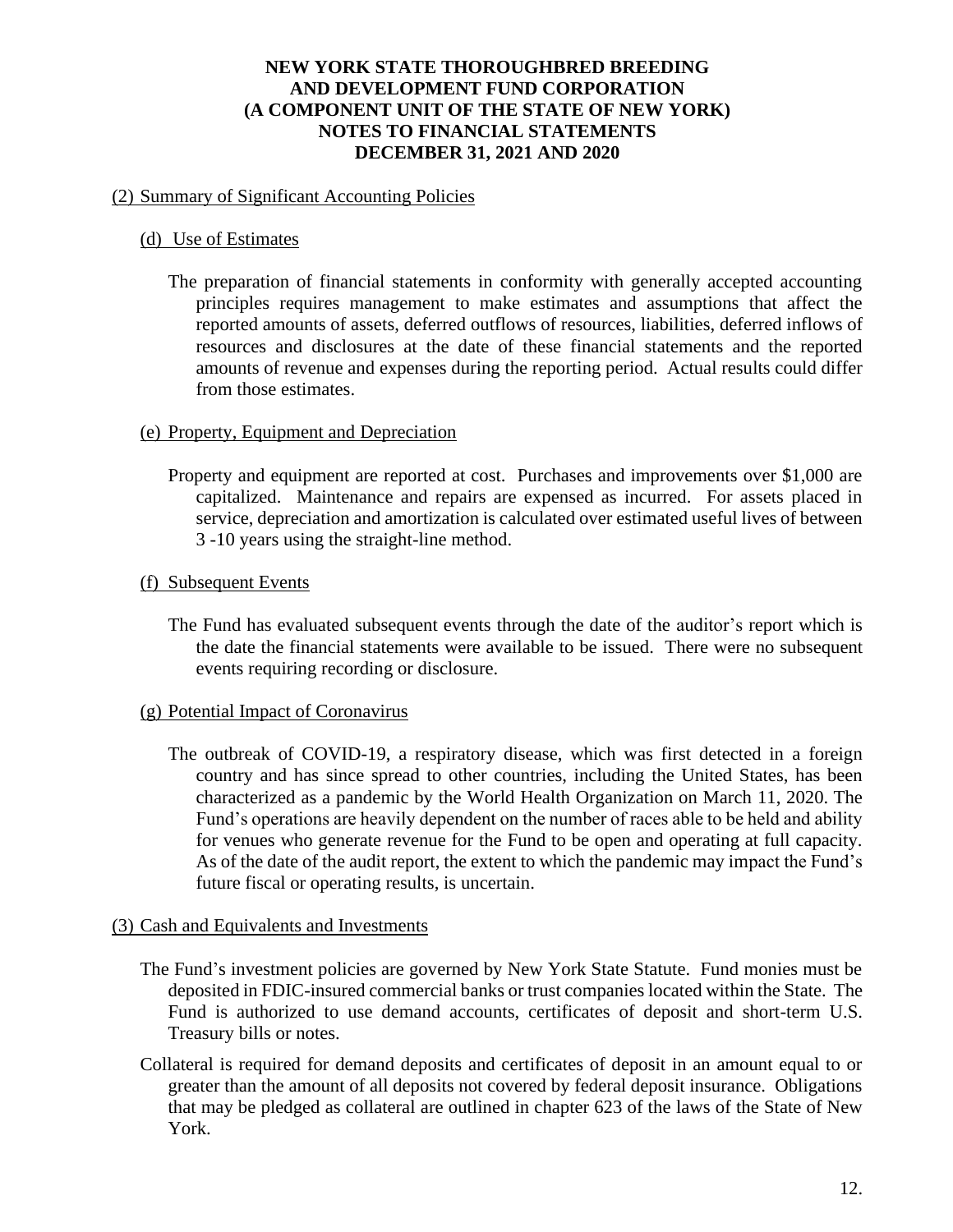## (3) Cash and Equivalents and Investments

Custodial Credit Risk - This is the risk that in the event of a bank failure, the Fund's deposits may not be returned to it. As noted above, by State statute, all deposits in excess of FDIC insurance coverage must be collateralized. As of December 31, 2021 and 2020, all uninsured bank deposits were fully collateralized with securities held by the pledging financial institution's trust department or agent as part of the collateral used to secure all the institution's deposits from the State of New York.

## (4) Receipt and Distribution of Revenue and Basis of Net Position

- New York State Racing, Pari-Mutuel Wagering and Breeding law (the Law), Section 254, provides for Fund revenues from New York on-track and off-track thoroughbred handle and breakage from regional off-track betting wagers as well as from Video Lottery Terminal (VLT) gaming devices at Finger Lakes Gaming and Racetrack, and Resort World Casino-New York City.
	- Handle: Handle of one-half of one percent (.5%) of the regular, multiple, exotic and super exotic wagers are paid to the Fund. The Fund receives an additional two-tenths of 1% (.2%) of live racing handle only at New York Racing Association (NYRA) tracks. However, under Section 905(4) of the Law, when out-of-state track retention rates vary from New York State retention rates, entities are entitled to pro-rate the difference. This reduces the overall handle received by the Fund to less than .5%. "Special Event" races, which include the Kentucky Derby, the Preakness and the Breeder's Cup, generate handle of one-half of one percent (.5%), as specified in Section 904 of the Law, with NYRA paying an additional .2%.
	- Breakage: Twenty percent of New York State of f-track betting breakage from bets on harness races and fifty percent on all other races is paid to the Fund and to the Agriculture and New York State Horse Breeding Development Fund; the Fund receives one half of such payments.
	- VLT Finger Lakes Gaming and Racetrack: The Fund receives revenue from VLT devices at Finger Lakes Gaming and Racetrack under statute at 1.25% of Net Win.
	- VLT Resort World Casino New York City: In 2011, the Fund began to receive VLT device revenue from Resorts World Casino - New York City (RW) at the Aqueduct Racetrack at the rate of 1% of Net Win. The rate increased to 1.25% in October of 2012, and to 1.5% in October 2013. On October 15, 2016, RW entered into an agreement with Nassau OTB to host up to 1,000 VLT devices. Machines designated by RW to Nassau OTB will pay the Fund a reduced rate of .5% of Net Win. There were 1,000 VLT machines designated to Nassau OTB at both December 31, 2021 and 2020.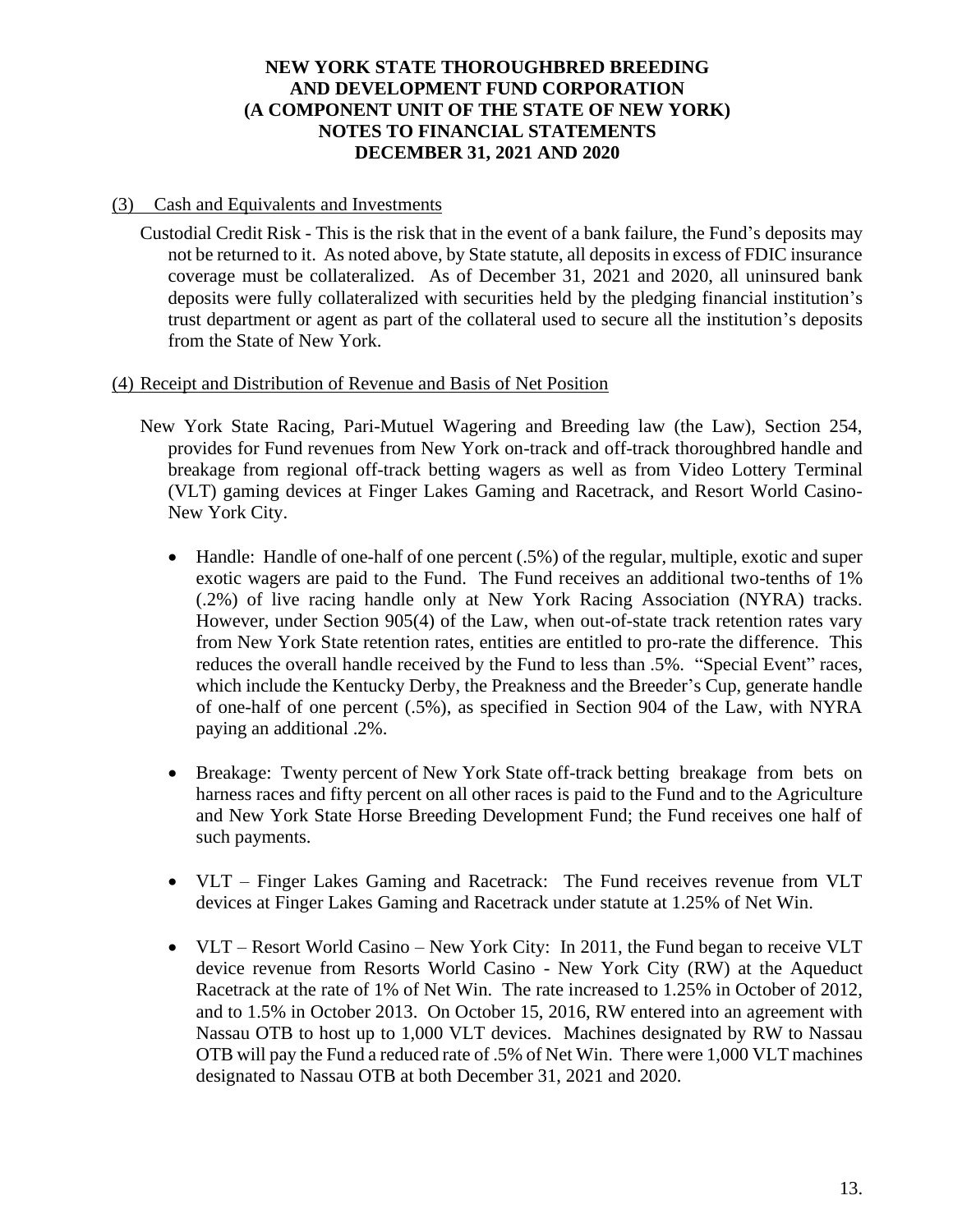## (4) Receipt and Distribution of Revenue and Basis of Net Position

- VLT Nassau OTB and Suffolk OTB: The Fund receives .5% of VLT revenues from Nassau OTB and Suffolk OTB under New York State Tax Code, Section 1612. Amounts collected by the Fund in excess of the amount necessary to maintain payments from VLTs at RW at the same level realized in 2013, adjusted by the Consumer Price Index, must be returned to the New York Gaming Commission. The Fund recognized revenues of \$2,434,597 and \$1,194,517 and \$-0- payables to the New York Gaming Commission of at December 31, 2021 and 2020, respectively.
- ADW: Effective January 1, 2014, New York State Racing, Pari-Mutuel Wagering and Breeding law, Section 115-b, provides for Fund revenues generated from out of state ADW handle from New York State residents.
- Moneys received by the Fund are disposed and distributed, and the Fund's net position is maintained, in accordance with the Law, Section 254. The Fund is authorized to dispose and distribute the moneys received by it for the following purposes and no other:
	- Awards: An amount as determined by the Fund but not in excess of: (a) 43% as awards to breeders of New York-breds finishing first, second, third and fourth in races, (b) 33% as awards to owners of New York-breds finishing first, second, third and fourth in open races, (c) 15% as awards to stallion owners, whose New York stallions have sired New York-breds finishing first, second, third and fourth in races. However, the Fund, with twothirds vote of its Board of Directors, may increase these awards up to but not in excess of (a) 65% as awards to breeders, (b) 40% as awards to owners and (c) 20% as awards to stallion owners. On August 16, 2008 the Board approved a motion to limit the distribution of monies to first, second and third place finishing New York-breds effective September 1, 2008.
	- Purse: An amount as determined by the Fund but not in excess of 44% to provide purse moneys for races exclusively for New York-breds entered in all races, the conditions of which have been approved by the Fund. In addition, 75% of in-state breakage revenue is to be provided to Finger Lakes Gaming and Racetrack for purse enrichment.
	- Promotion: Up to 6% to advance and promote breeding and raising of thoroughbreds in New York. This cap was decreased to 5% as of October 28, 2021. Due to the pandemic, the closure of racing and VLT establishments resulted in a 40% decrease in the Fund's total operating revenue for 2020. The Fund established budget cuts to limit promotional spending, but promotional expenses total 7.5% of total operating revenue at December 31, 2020, exceeding the cap by 1.5%
	- Administration: Up to 5% for the administration and management of the Fund. This cap was decreased to 4% as of October 28, 2021. Due to the pandemic, the closure of racing and VLT establishments resulted in a 40% decrease in the Fund's total operating revenue for 2020. The Fund established budget cuts to limit administration spending, but administration expenses total 6.3% of total operating revenues at December 31, 2020, exceeding the cap by 1.3%.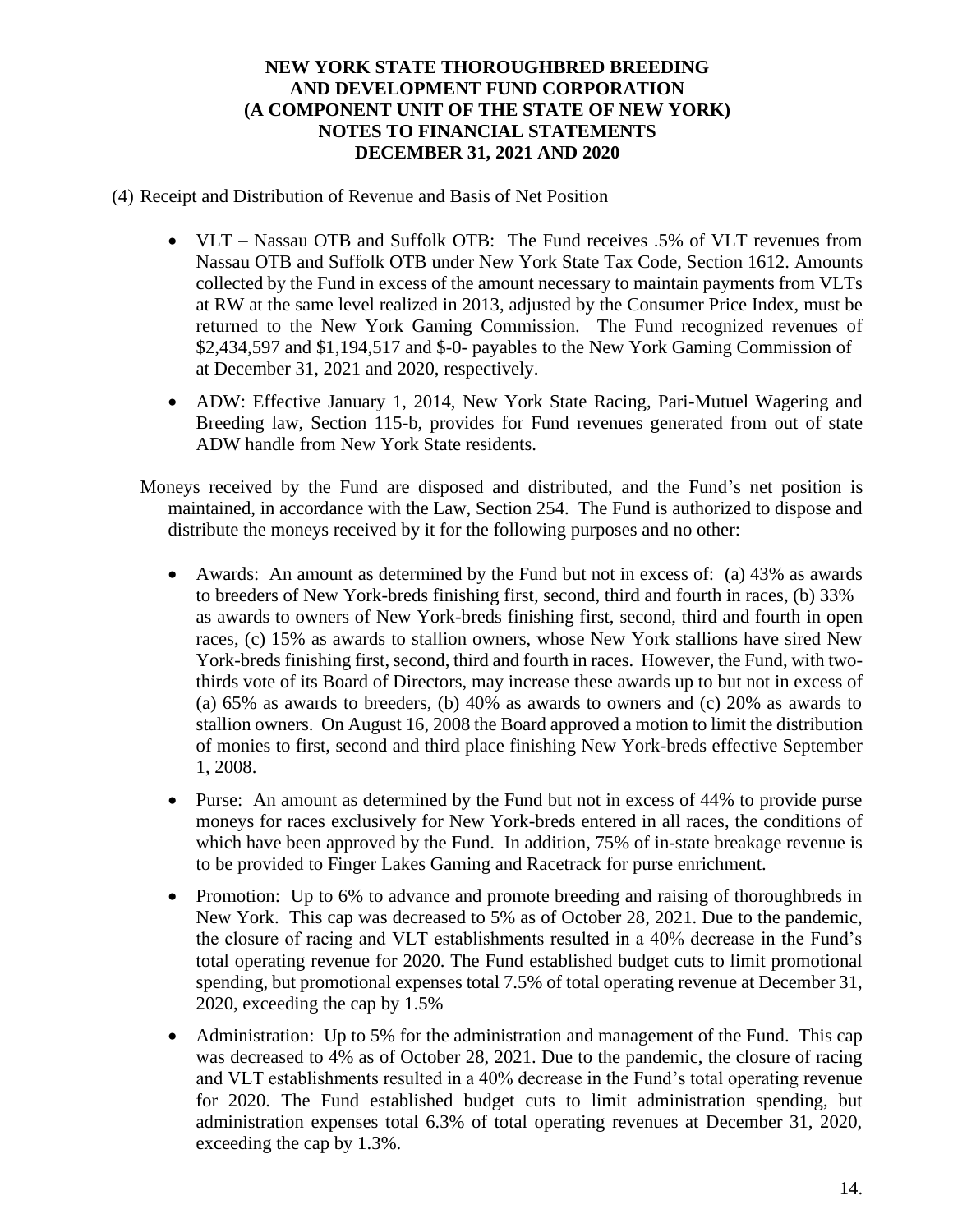## (4) Receipt and Distribution of Revenue and Basis of Net Position

- Equine research: An amount equal to 2% thereof for the promotion of equine research.
- At the end of any calendar year, any Fund net position on hand in excess of \$75,000 shall be remitted to and vested in the State or the contributing Off-Track Betting Corporations.

Distribution of awards and purses is as follows:

|                                 | 2021             | 2020            |  |  |  |
|---------------------------------|------------------|-----------------|--|--|--|
| Breeder awards                  | 11,081,783<br>\$ | 6,231,278<br>\$ |  |  |  |
| Stallion awards                 | 2,510,016        | 1,436,576       |  |  |  |
| Owner awards                    | 2,276,159        | 1,160,920       |  |  |  |
| <b>FLRA</b> breakage            | 82,791           | 62,109          |  |  |  |
| Purse enrichment                | 1,700,000        | 1,000,000       |  |  |  |
|                                 | 17,650,749       | 9,890,883       |  |  |  |
| Percentage of Operating Revenue | 88.4%            | 84.5%           |  |  |  |

The awards payable reserve represents the retention of 10% of awards earned January 1, 2020 through March 15, 2020 and 50% of awards earned June 1, 2020 through December 31, 2020 as established in accordance with Fund policy. The increase was approved by the Board in May 2020 as a result of a decrease in revenues triggered by the COVID-19 pandemic. The retention rate was decreased to 25% of awards earned January 1, 2021 to December 31, 2021. Effective January 1, 2022, the retention rate was restored to the Pre-COVID-19 rate of 10% of awards. The reserve at December 31, 2020 was released during 2021 and the reserve at December 31, 2021 was released in January 2022.

## (5) Investment Policy

The Fund's investment policy requires that all funds available for investment be deposited in interest-bearing accounts or fully secured certificates of deposit with New York State banks for the shortest possible terms and at the highest available interest rates, or in United States Treasury short-term bills or notes at the highest available rate. As of December 31, 2021 and 2020 the Fund maintained available funds in interest bearing checking accounts, since the rate of return was comparable to short-term Treasury bills.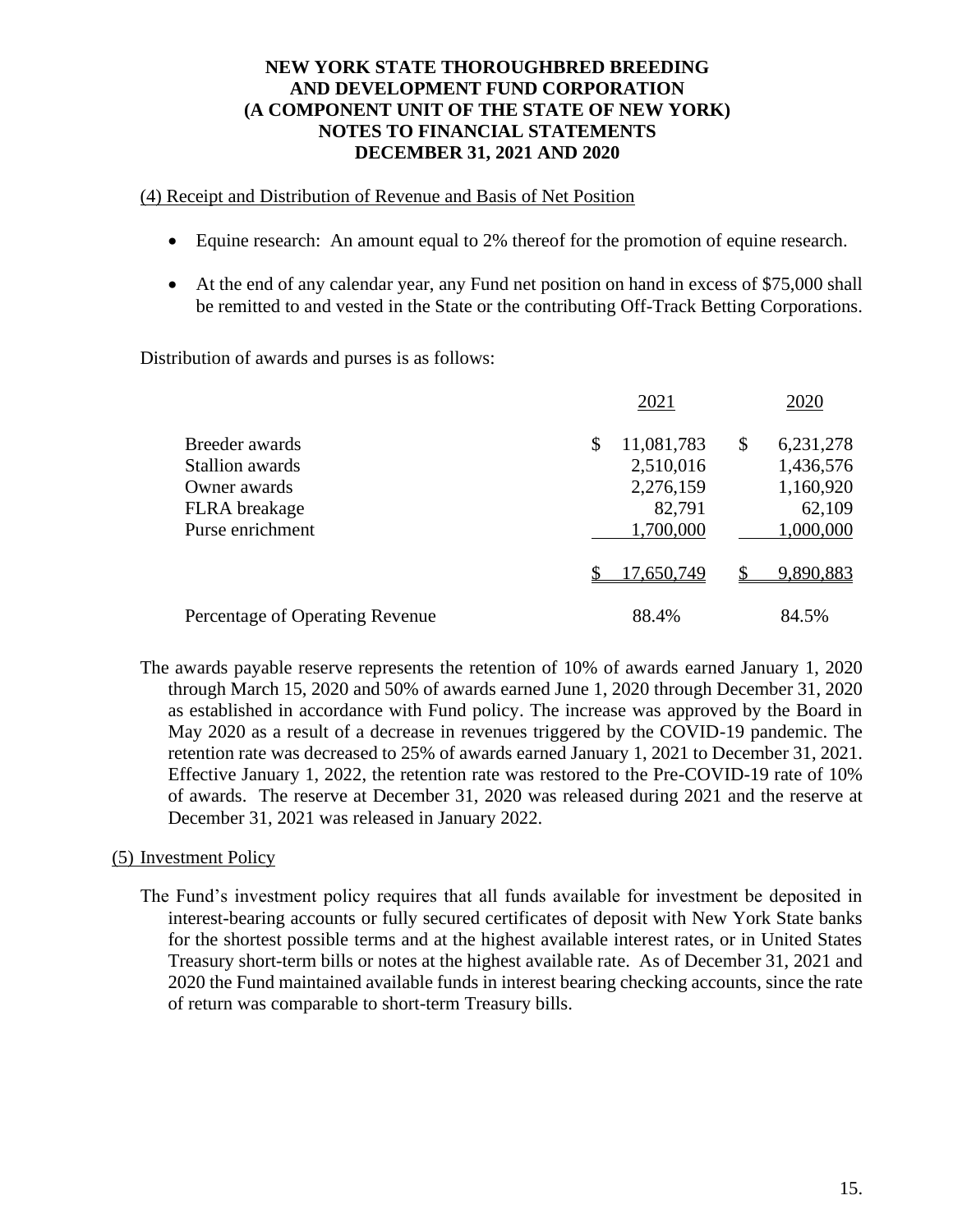#### (6) Property and Equipment

|       | <b>Balance</b> |                                 |                                     | <b>Balance</b> |
|-------|----------------|---------------------------------|-------------------------------------|----------------|
|       | 1/1/2021       | <b>Additions</b>                | Deletions                           | 12/31/2021     |
|       | \$<br>22,416   | \$                              | \$                                  | \$<br>22,416   |
|       | 39,345         |                                 |                                     | 39,345         |
|       | 272,312        | 11,410                          |                                     | 283,722        |
|       |                |                                 |                                     |                |
|       | 334,073        | 11,410                          |                                     | 345,483        |
|       |                |                                 |                                     |                |
|       |                |                                 |                                     | 201,183        |
|       |                |                                 |                                     |                |
|       | 168,488<br>\$  | \$<br>(24, 188)                 | \$                                  | 144,300<br>\$  |
|       |                |                                 |                                     |                |
|       |                |                                 |                                     |                |
|       | <b>Balance</b> |                                 |                                     | Balance        |
|       | 1/1/2020       | <b>Additions</b>                | <b>Deletions</b>                    | 12/31/2020     |
|       | \$<br>22,416   | \$                              | \$                                  | \$<br>22,416   |
|       | 39,345         |                                 |                                     | 39,345         |
|       | 272,312        |                                 |                                     | 272,312        |
|       |                |                                 |                                     |                |
| Total | 334,073        |                                 |                                     | 334,073        |
|       |                |                                 |                                     |                |
|       |                |                                 |                                     |                |
|       |                |                                 |                                     | 165,585        |
|       |                |                                 |                                     | \$<br>168,488  |
|       | Total          | 165,585<br>129,987<br>\$204,086 | 35,598<br>35,598<br>\$<br>(35, 598) | \$             |

#### (7) Harry M. Zweig Memorial Fund

By law, 2% of operating revenue accruing to the Fund is to be used for the promotion of equine research through a fund of a land grant university within New York State. The Harry M. Zweig Memorial Fund of Cornell University was established for this purpose.

## (8) Pension Plan

## (a) Plan Descriptions and Benefits Provided

The Fund participates in the New York State and Local Employees' Retirement System (the System). This is a cost-sharing multiple-employer retirement system. The System provides retirement benefits as well as death and disability benefits. The net position of the System is held in the New York State Common Retirement Fund (NYSCRF), which was established to hold all net assets and record changes in plan net position allocated to the System. The Comptroller of the State of New York serves as the trustee of the NYSCRF and is the administrative head of the System. Benefits are established under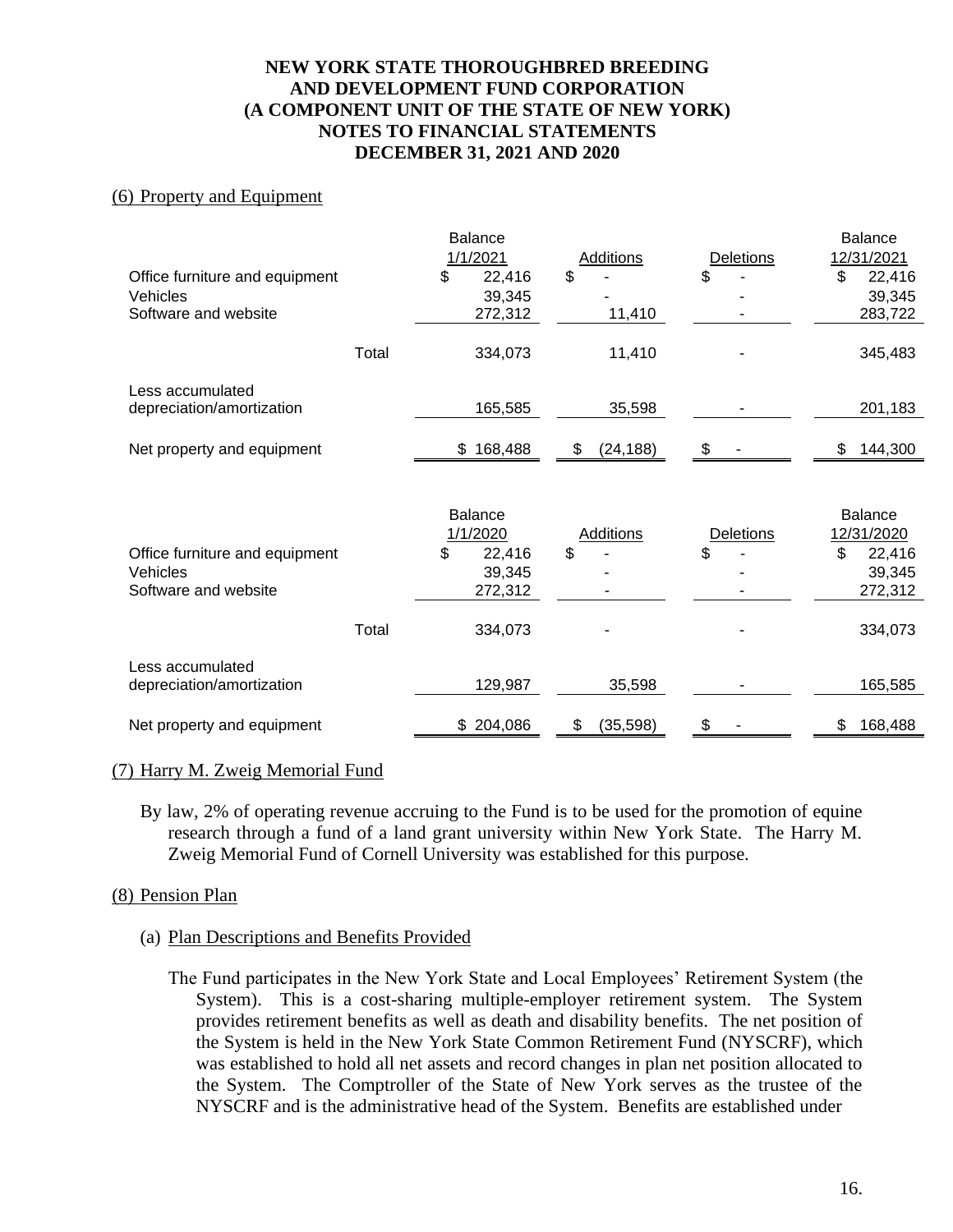#### (8) Pension Plan

#### (a) Plan Descriptions and Benefits Provided

the provision of the New York State Retirement and Social Security Law (RSSL). Once a public employer elects to participate in the System, the election is irrevocable. The New York State Constitution provides that pension membership is a contractual relationship and plan benefits cannot be diminished or impaired. Benefits can be changed for future members only by enactment of a State statute. The Fund also participates in the Public Employees Group Life Insurance Plan (GLIP), which provides death benefits in the form of life insurance. The System is included in the State's financial report as a pension trust fund. That report, including information with regard to benefits provided, may be found at [www.osc.state.ny.us/retire/publications/inex.php](http://www.osc.state.ny.us/retire/publications/inex.php) or obtained by writing to the New York State and Local Retirement System, 110 State Street, Albany, New York 12244.

- The System is noncontributory except for employees who joined after July 27, 1976, who contribute 3 percent of their salary for the first ten years of membership, and employees who joined on or after January 1, 2010 and before April 1, 2012 who generally contribute 3.0 to 3.5 percent of their salary for their entire length of service. For employees joining on or after April 1, 2012, employee contribution rates under System tier VI vary based on a sliding salary scale. The Comptroller annually certifies the actuarially determined rates expressly used in computing the employers' contributions based on salaries paid during the System's fiscal year ending March 31.
- Contributions for the current year and two preceding years were equal to 100 percent of the contributions required, and were as follows:

|      | <b>ERS</b> |
|------|------------|
| 2021 | \$62,758   |
| 2020 | 61,453     |
| 2019 | 62,415     |

## (b) Pension Liabilities. Pension Expense, and Deferred Outflows of Resources and Deferred Inflows of Resources Related to Pensions

At December 31, 2021, the Fund reported the following liability for its proportionate share of the net pension liability for the System. The net pension liability was measured as of March 31, 2021. The total pension liability used to calculate the net pension liability was determined by an actuarial valuation. The Fund's proportionate share of the net pension liability was based on a projection of the Fund's long-term share of contributions to the System relative to the projected contributions of all participating members, actuarially determined. This information was provided by the System in reports provided to the Fund.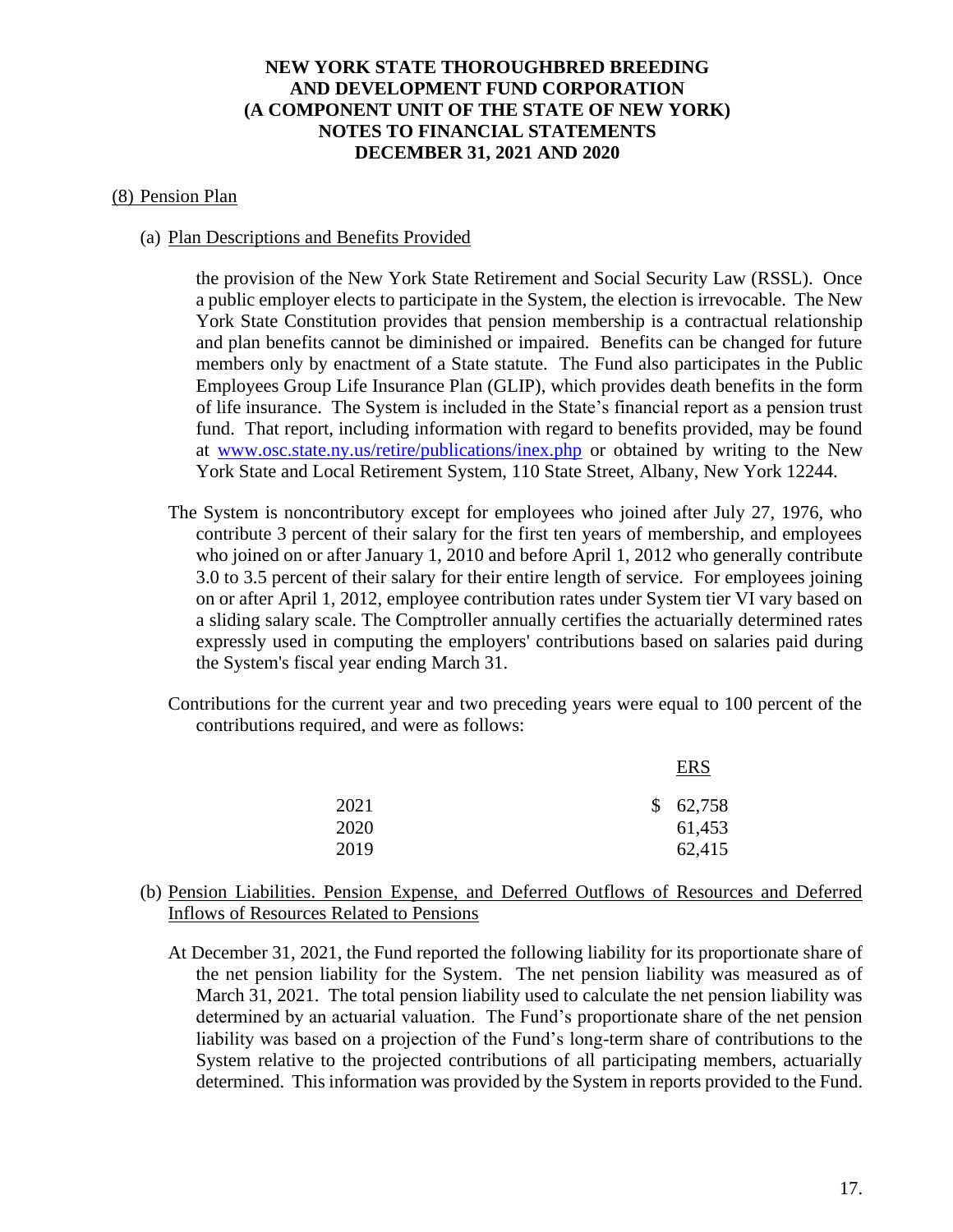## (8) Pension Plan

(b) Pension Liabilities. Pension Expense, and Deferred Outflows of Resources and Deferred Inflows of Resources Related to Pensions

| Date                                | 3/31/2021 | 3/31/2020             |
|-------------------------------------|-----------|-----------------------|
| Net pension liability               |           | 1,059 \$ 278,275      |
| Fund's proportion of the Plan's net |           |                       |
| pension liability                   |           | 0.0010633% 0.0010509% |

At December 31, 2021 and 2020 the Fund's reported deferred outflows of resources and deferred inflows of resources related to pensions from the following sources:

|                                                                                                               | 2021 |                                             |    |                                            | 2020 |                                             |                                            |               |
|---------------------------------------------------------------------------------------------------------------|------|---------------------------------------------|----|--------------------------------------------|------|---------------------------------------------|--------------------------------------------|---------------|
|                                                                                                               |      | Deferred<br>Outflows of<br><b>Resources</b> |    | Deferred<br>Inflows of<br><b>Resources</b> |      | Deferred<br>Outflows of<br><b>Resources</b> | Deferred<br>Inflows of<br><b>Resources</b> |               |
| Differences between<br>expected and actual<br>experience                                                      | \$   | 12,930                                      | \$ |                                            | \$   | 16,378                                      | \$                                         |               |
| Change in<br>assumptions<br>Net difference<br>between projected                                               |      | 194,674                                     |    | 3,672                                      |      | 5,603                                       |                                            | 4,838         |
| and actual earnings<br>on pension plan<br>investments                                                         |      |                                             |    | 304,141                                    |      | 142,657                                     |                                            |               |
| Changes in<br>proportion<br>and differences<br>between the Fund's<br>contributions and<br>proportionate share |      |                                             |    |                                            |      |                                             |                                            |               |
| of contributions<br>Fund's contributions<br>subsequent to the                                                 |      | 37,511                                      |    | 7,093                                      |      | 33,894                                      |                                            | 10,486        |
| measurement date                                                                                              |      | 62,758                                      |    |                                            |      | 61,453                                      |                                            |               |
| Total                                                                                                         | \$   | 307,873                                     | \$ | 314,906                                    | \$   | 259,985                                     | <u>\$</u>                                  | <u>15,324</u> |

Fund contributions subsequent to the March 31 measurement date will be recognized as a reduction of the net pension liability in the subsequent year. Other amounts reported as deferred outflows of resources and deferred inflows of resources related to pensions will be recognized in pension expense as follows: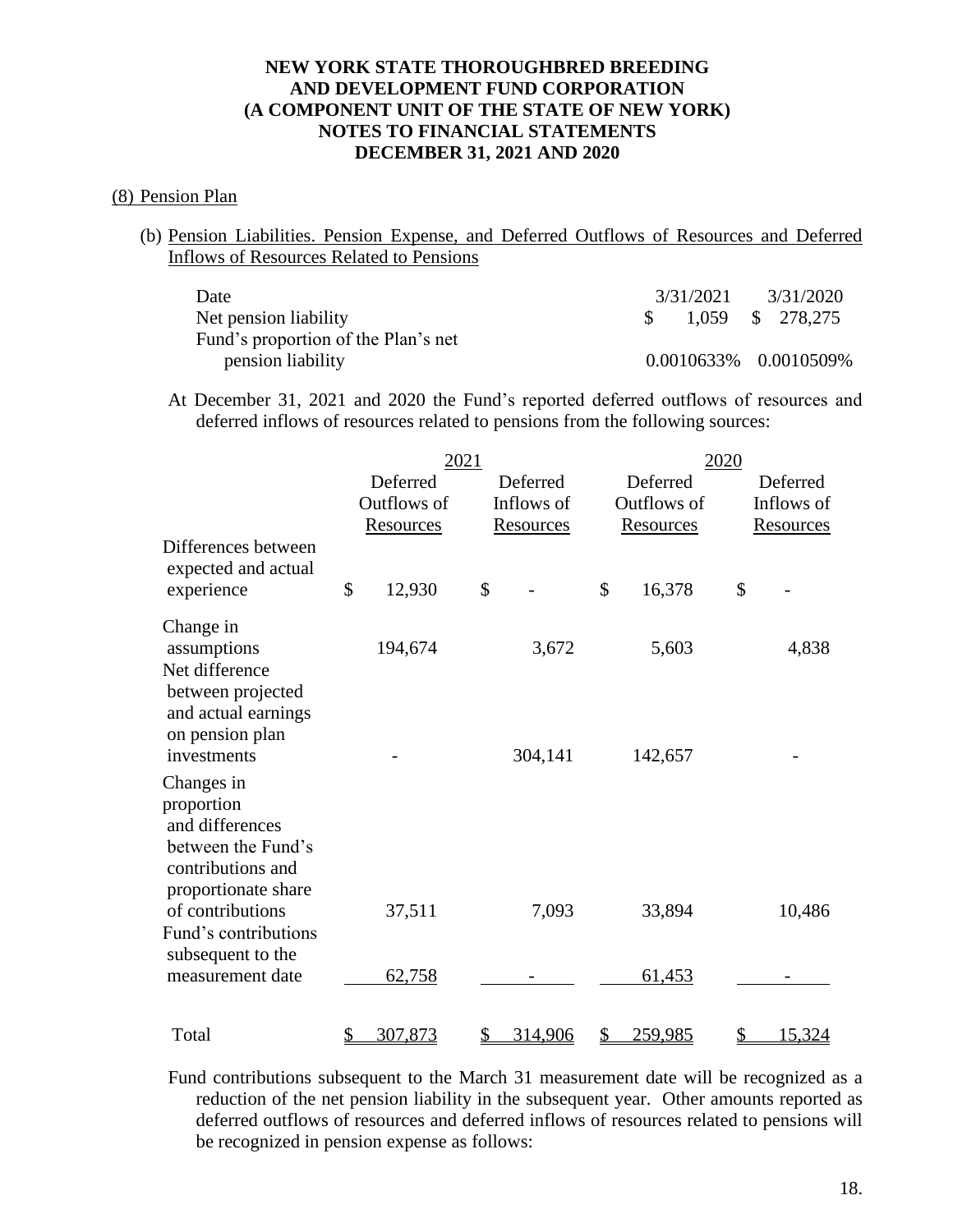#### (8) Pension Plan

(b) Pension Liabilities. Pension Expense, and Deferred Outflows of Resources and Deferred Inflows of Resources Related to Pensions

| Year ended | <b>ERS</b>  |
|------------|-------------|
| 2022       | $(\$7,085)$ |
| 2023       | 2,650       |
| 2024       | (10, 589)   |
| 2025       | (54,766)    |
| 2026       |             |

#### (c) Actuarial Assumptions

The total pension liability as of the March 31 measurement date was determined by using an actuarial valuation as noted in the table below, with update procedures used to roll forward the total pension liability to the measurement date. The actuarial valuations used the following actuarial assumptions:

Significant actuarial assumptions used in the valuations were as follows:

| Measurement date                              | March 31, 2021                                           | March 31, 2020                                       |
|-----------------------------------------------|----------------------------------------------------------|------------------------------------------------------|
| Actuarial valuation date<br>Investment return | April 1, 2020<br>5.9%                                    | April 1, 2019<br>6.8%                                |
| Salary scale                                  | 4.4% Average                                             | 4.2% Average                                         |
| Decrement tables                              | April 1, 2015 -<br>March 31, 2020<br>System's Experience | April 1, 2010-<br>March 31, 2015<br>ERS's Experience |
| Inflation rate                                | 2.7%                                                     | 2.5%                                                 |

- Annuitant mortality rates are based on April 1, 2015 March 31, 2020 System's experience with adjustments for mortality improvements based on MP-2020. The previous actuarial valuation as of April 1, 2019 used the Society of Actuaries' Scale MP-2018. The actuarial assumptions used in the April 1, 2019 valuation are based on the results of an actuarial experience study for the period April 1, 2010 – March 31, 2015.
- The long-term expected rate of return on pension plan investments was determined using a building block method in which best estimate ranges of expected future real rates of return (expected returns net of investment expense and inflation) are developed for each major asset class. These ranges are combined to produce the long-term expected rate of return by weighting the expected future real rates of return by each the target asset allocation percentage and by adding expected inflation. The target allocation and best estimates of arithmetic real rates of return for each major asset class are summarized in the following table: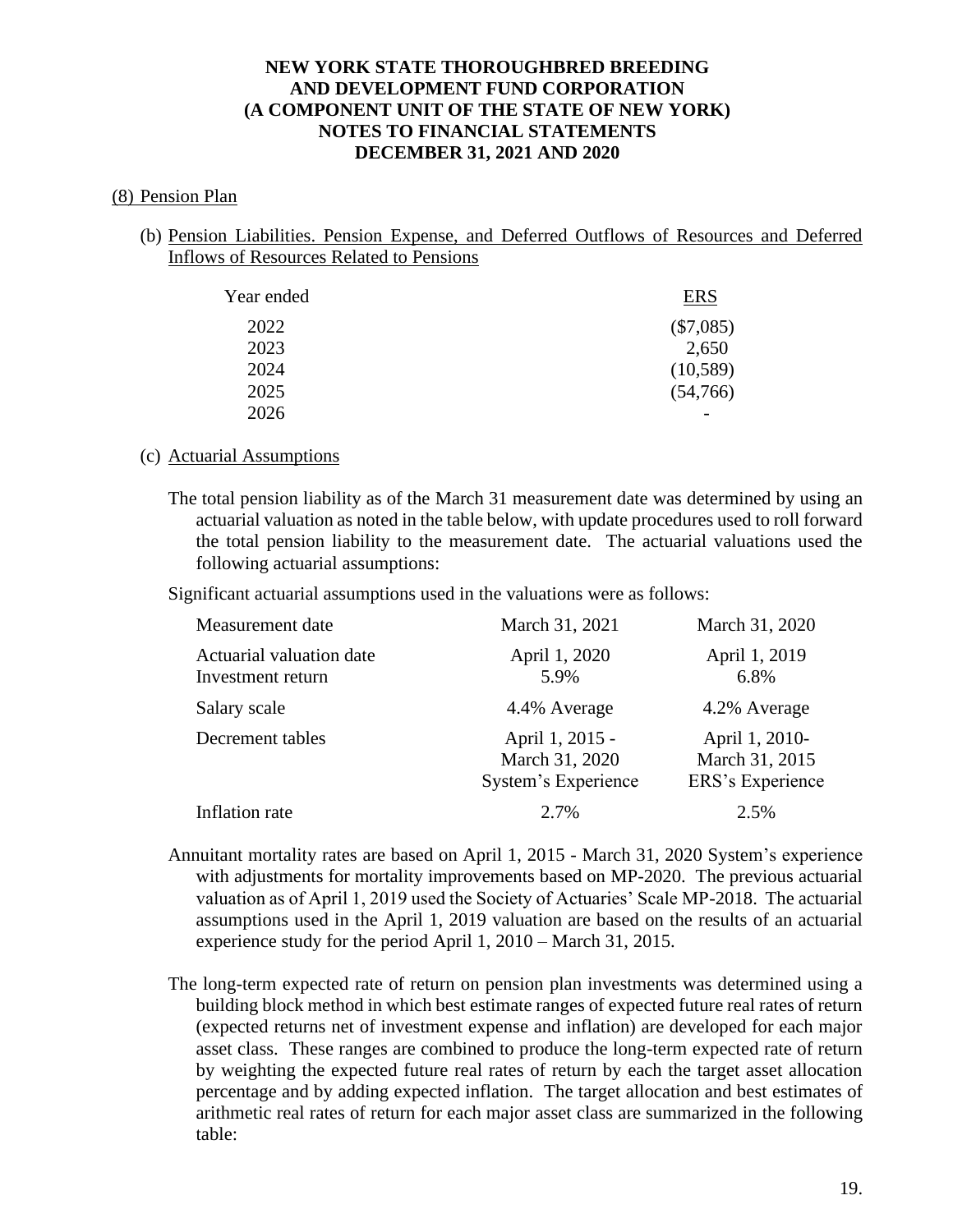#### (8) Pension Plan

## (c) Actuarial Assumptions

|                                 |       | Long-term Expected         |      |                          |
|---------------------------------|-------|----------------------------|------|--------------------------|
|                                 |       | <b>Real Rate of Return</b> |      | <b>Target Allocation</b> |
| Measurement date                | 2021  | 2020                       | 2021 | 2020                     |
| Asset type:                     |       |                            |      |                          |
| Domestic equity                 | 4.05% | 4.05%                      | 32%  | 36%                      |
| International equity            | 6.30% | 6.15%                      | 15%  | 14%                      |
| Private equity                  | 6.75% | 6.75%                      | 10%  | 10%                      |
| Real estate                     | 4.95% | 4.95%                      | 9%   | 10%                      |
| Opportunistic/ARS Portfolio (1) | 4.50% | 0.00%                      | 3%   | 0%                       |
| Absolute return strategies (1)  | 0.00% | 3.25%                      | 0%   | 2%                       |
| Opportunistic portfolio         | 0.00% | 4.65%                      | 0%   | 3%                       |
| Credit                          | 3.63% | 0.00%                      | 4%   | 0%                       |
| Real assets                     | 5.95% | 5.95%                      | 3%   | 3%                       |
| Fixed income                    | 0.00% | 0.00%                      | 23%  | 0%                       |
| Bonds and mortgages             | 0.00% | 0.75%                      | 0%   | 17%                      |
| Cash                            | 0.50% | 0.00%                      | 1%   | 1%                       |
| Inflation - indexed bonds       | 0.00% | 0.50%                      | 0%   | 4%                       |
| Total                           |       |                            | 100% | 100%                     |
|                                 |       |                            |      |                          |

The real rate of return is net of the long-term inflation assumption of 2.0% and 2.5% for 2021 and 2020, respectively.

(1) Excludes equity-oriented and long-only funds. For investment management purposes, these funds are included in domestic equity and international equity, respectively.

#### (d) Discount Rate

The discount rate used to measure the total pension liability was 5.9% and 6.8% for the measurement dates ended March 31, 2021 and 2020, respectively. The projection of cash flows used to determine the discount rate assumes that contributions from plan members will be made at the current contribution rates and that contributions from employers will be made at statutorily required rates, actuarially determined. Based upon the assumptions, the System's fiduciary net position was projected to be available to make all projected future benefit payments of current plan members. Therefore the long term expected rate of return on pension plan investments was applied to all periods of projected benefit payments to determine the total pension liability.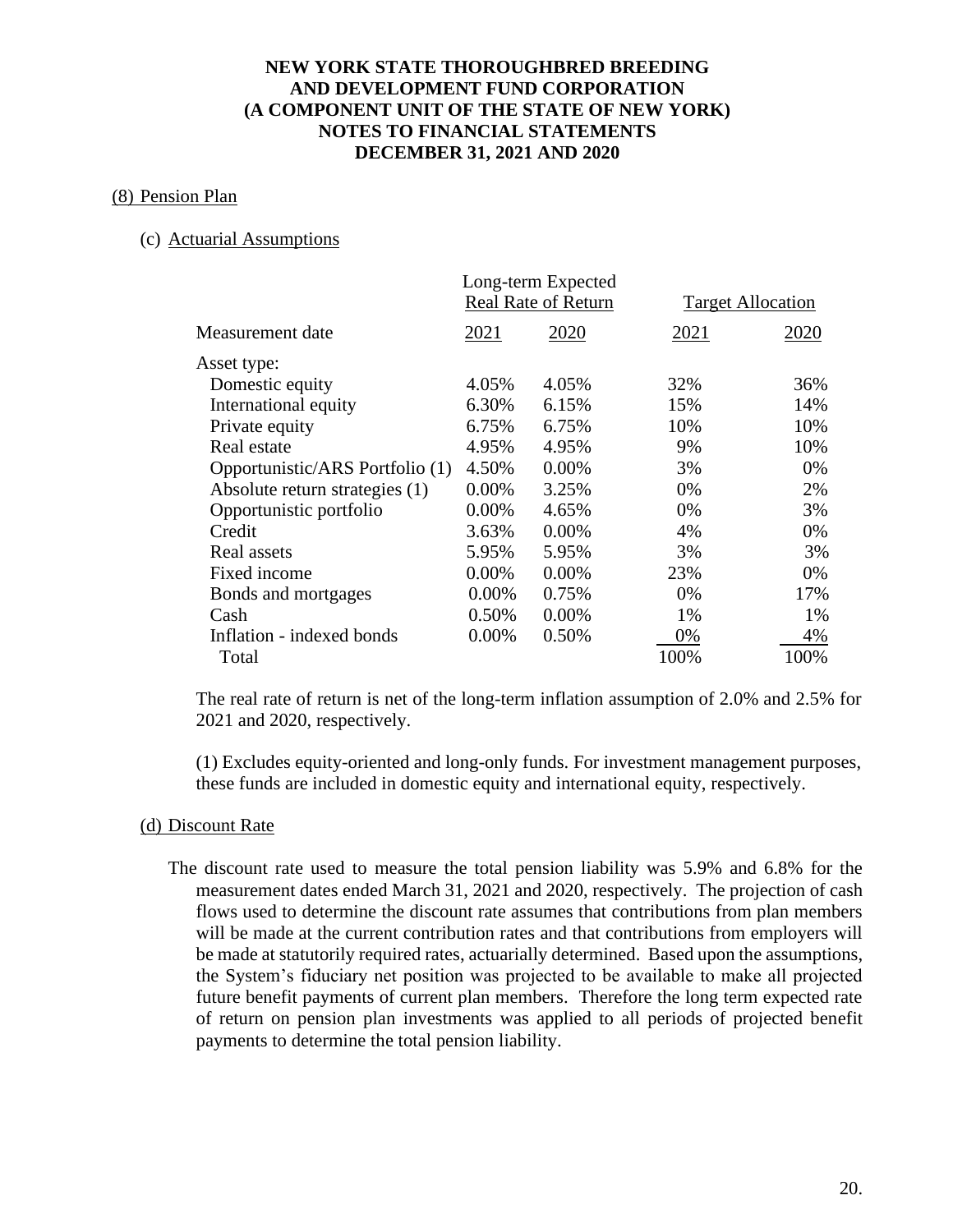#### (8) Pension Plan

## (e) Sensitivity of the Proportionate Share of the Net Pension Liability to the Discount Rate Assumption

The following presents the Fund's proportionate share of the net pension liability calculated using the discount rate of 5.9% and 6.8% for 2021 and 2020, respectively, as well as what the Fund's proportionate share of the net pension liability would be if it were calculated using a discount rate that is 1-percentage point lower or 1-percentage point higher than the current rate:

|                                                                        | $1\%$         | Current    | 1%        |
|------------------------------------------------------------------------|---------------|------------|-----------|
|                                                                        | Decrease      | Assumption | Increase  |
| December 31, 2021                                                      | $(4.9\%)$     | $(5.9\%)$  | $(6.9\%)$ |
| Employer's proportionate share of<br>the net pension asset (liability) | \$ (293, 874) | (1.059)    | \$268,985 |
| December 31, 2020<br>Employer's proportionate share of                 | $(5.8\%)$     | $(6.8\%)$  | $(7.8\%)$ |
| the net pension asset (liability)                                      |               |            |           |

#### Changes of Assumptions

Changes of assumptions about future economic or demographic factors or other inputs are amortized over a closed period equal to the average of the expected service lives of all employees that are provided with pension benefits.

## Collective Pension Expense

Collective pension expense includes certain current period changes in the collective net pension asset/(liability), projected earnings of pension plan investments, and the amortization of deferred outflows of resources and deferred inflows of resources for the current period. The collective pension expense for 2021 and 2020 is \$37,231 and \$111,590, respectively.

## (f) Pension Plan Fiduciary Net Position

The components of the current-year net pension asset/(liability) of all the participation System employers as of the March 31, 2021 and 2020 valuation dates, were as follows:

|                                                                                 |             | (Dollars in Millions) |
|---------------------------------------------------------------------------------|-------------|-----------------------|
| Valuation date                                                                  | 3/31/2021   | 3/31/2020             |
| Employers' total pension liability                                              | \$(220,680) | \$(194,596)           |
| Plan net position                                                               | 220,581     | 168,116               |
| Employers' net pension asset/(liability)                                        | (99)        | (26, 480)             |
| Ratio of plan net position to the<br>Employers' total pension asset/(liability) | 99.95%      | 86.4%                 |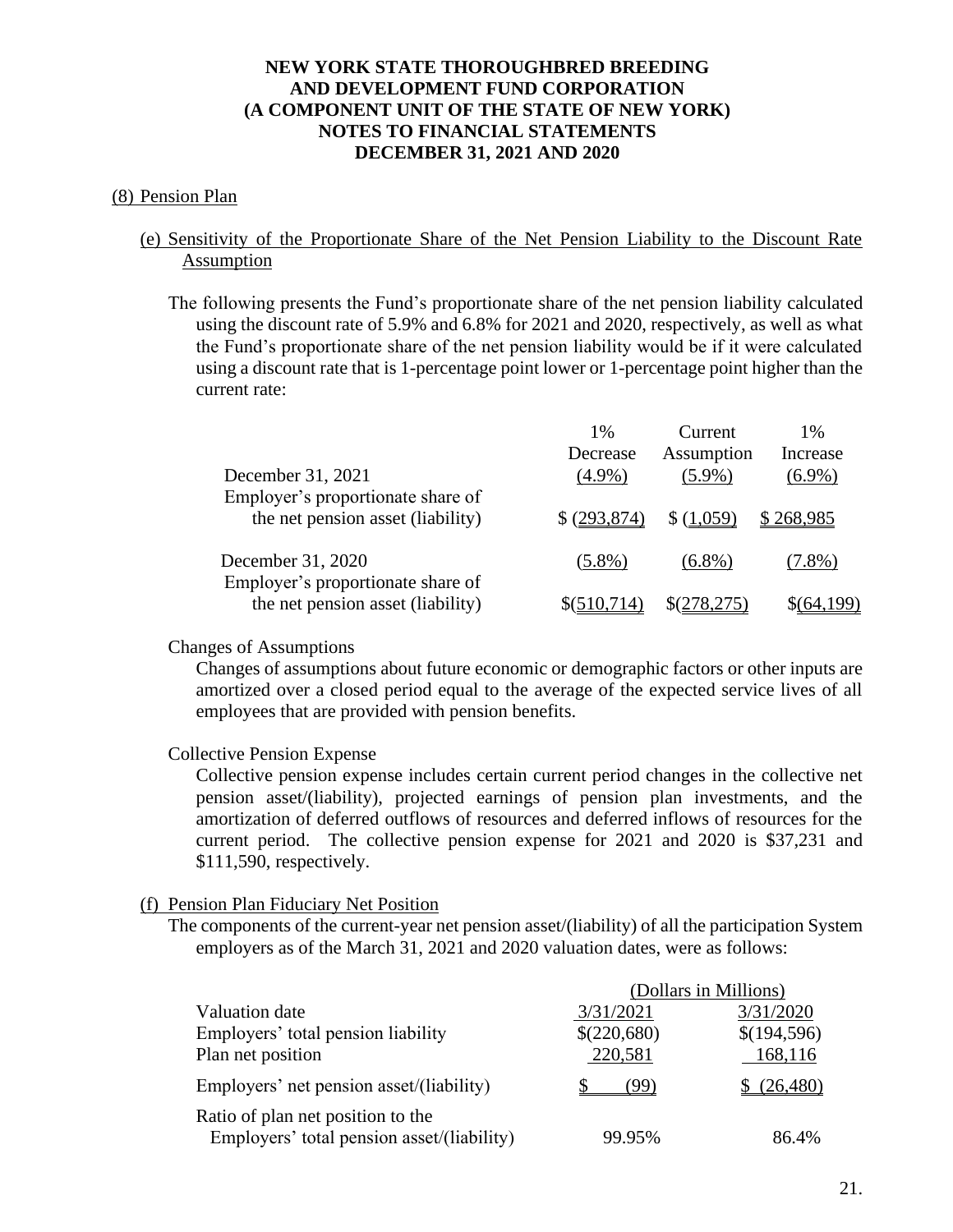#### (8) Pension Plan

#### (g) Contributions to the Pension Plan

Employer contributions are paid annually based on the System's fiscal year which ends on March 31<sup>st</sup>. Retirement contributions as of December 31, 2021 and 2020 represent the projected employer contribution for the period of April 1, 2021 through March 31, 2022 and April 1, 2020 through March 31, 2021, respectively based on paid System wages multiplied by the employer's contribution rate, by tier. These amounts have been recorded as deferred outflows of resources in the accompanying financial statements.

#### (9) Postemployment Benefits Other Than Pensions

#### *Plan Description*

The Fund administers a defined benefit OPEB plan and provides OPEB for all permanent fulltime employees of the Fund with ten years of credited service. The plan is a single-employer defined benefit plan (the Plan). The Plan provides Article 11 of the State Compiled Statues which grants the authority to establish and amend the benefit terms and financing requirements to the Fund's Board. The Plan does not issue a separate financial report since there are no assets legally segregated for the sole purpose of paying benefits under the Plan. No assets are accumulated in trust that meet the criteria in paragraph 4 of Statement No. 75.

## *Funding Policy*

The Fund provides continuation of medical coverage for employees that retire no earlier than age 62 or have at least twenty years of credited State service or are vested in the retirement system plan with ten years of credited service. The Fund will also provide coverage in the event of early retirement if the employee qualifies for a State disability pension. The Fund contributes 75% of costs for an individual policy and 35% of the difference between the cost of family and individual coverage. Surviving spouses of retired employees with at least ten years of service are also eligible for continued health insurance coverage subject to a 25% copay. The Fund reimburses retirees and their spouses for Medicare Part B premium costs. The Fund currently funds the plan to satisfy current obligations on a pay-as-you-go basis. The Fund expensed medical coverage for six retired employees totaling \$53,198 and \$53,225 for the years ended December 31, 2021 and 2020, respectively.

## *Benefits Provided*

The Fund provides for continuation of medical and/or Medicare Part B benefits for certain retirees and their spouses. Retirees and their spouses receive benefits for their lifetime.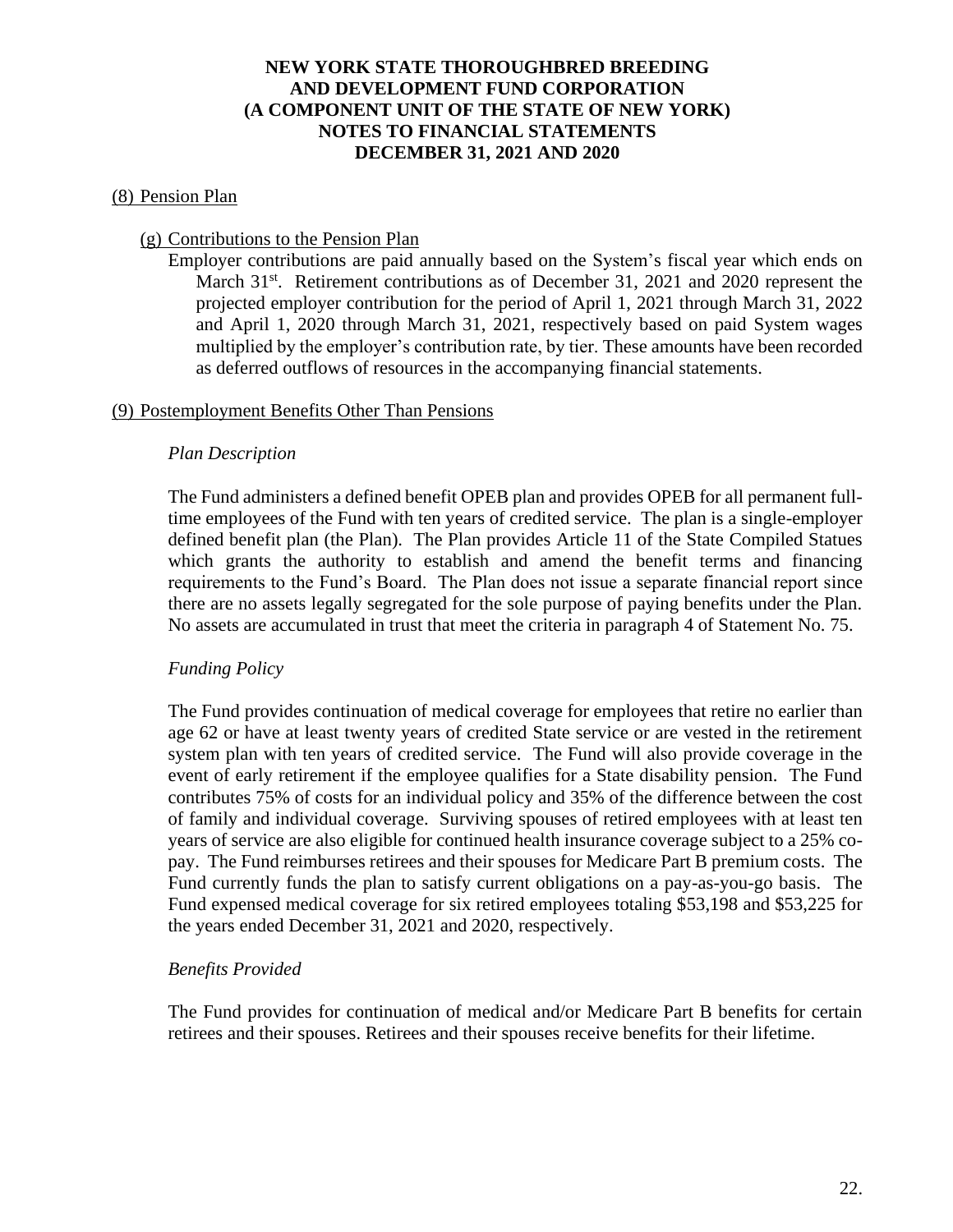## (9) Postemployment Benefits Other Than Pensions

*Employees Covered by Benefit Terms* – As of the actual valuation date, the following employees were covered by the benefit terms:

| Active not eligible to retire                                |    |
|--------------------------------------------------------------|----|
|                                                              |    |
| Active eligible to retire                                    |    |
| Inactive employees entitled to but not yet receiving benefit |    |
| payments                                                     |    |
| Retired and surviving spouses                                | 6. |
| Retiree spouses covered                                      |    |
| Total                                                        | 13 |
|                                                              |    |

## *Net OPEB Liability*

The Fund's total OPEB liability was measured as of September 30, 2021; the total OPEB liability used to calculate the net OPEB liability was determined by an actuarial valuation as of December 31, 2021.

## *Actuarial Assumptions and Other Inputs*

The total actuarial valuation OPEB liability at December 31, 2021 and 2020 was determined using the following actuarial assumptions and other inputs, applied to all periods included in the measurement, unless otherwise specified:

| Inflation rate                                                                                                                                        | 2021<br>2.44%                                                            | 2020<br>2.11%                                                                  |
|-------------------------------------------------------------------------------------------------------------------------------------------------------|--------------------------------------------------------------------------|--------------------------------------------------------------------------------|
| Salary increases                                                                                                                                      | 3.44%                                                                    | 3.11%                                                                          |
| Long-term bond rate<br>(based on Fidelity Municipal Go AA 20-<br>Year Bond rate as of the measurement date)                                           | 2.19%                                                                    | 2.41%                                                                          |
| Single discount rate<br>(reflects a blending of the investment rate of<br>return and the long-term bond rate using<br>expected plan benefit payments) | 2.19%                                                                    | 2.41%                                                                          |
| Healthcare cost trend rates                                                                                                                           | 6.10% adjusted<br>annually to an<br>ultimate rate of<br>4.37% after 2070 | 4.00% adjusted<br>annually to an<br>ultimate rate of<br>$4.08\%$ after<br>2070 |

Mortality rates at December 31, 2021 and December 31, 2020 were based on Pub-2010 Public Retirement Plans Mortality Tables, Headcount-Weighted, distinct for Teachers, General, and Safety, without separate Contingent Survivor mortality, fully generational using scale MP-2021 and MP-2020, respectively.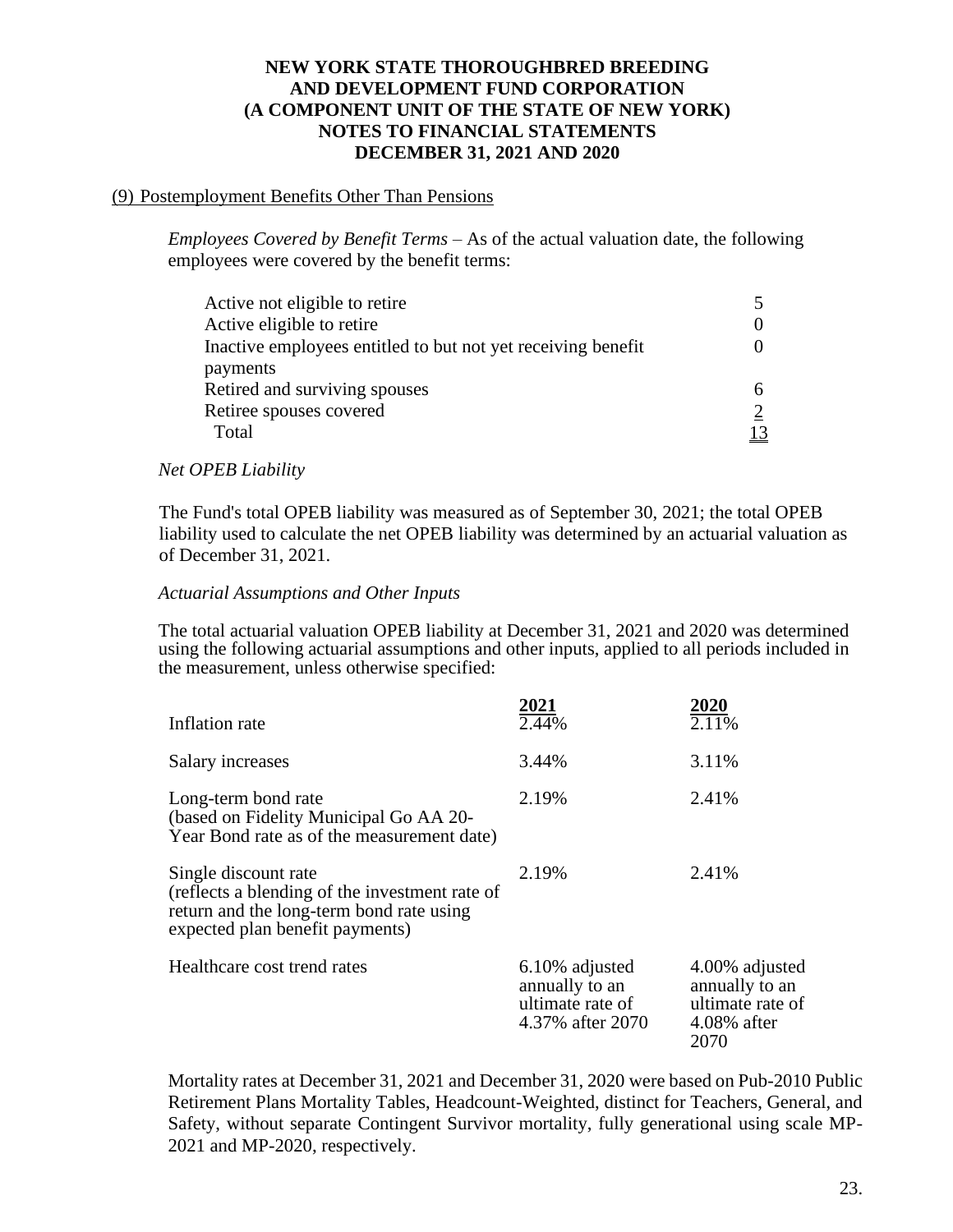#### (9) Postemployment Benefits Other Than Pensions Contributions – employer -

#### *Actuarial Assumptions and Other Inputs*  $\mathcal{L}$  is the set of  $\mathcal{L}$  in  $\mathcal{L}$  in  $\mathcal{L}$  in  $\mathcal{L}$  is the set of  $\mathcal{L}$

Retirement participation rate assumed that 100% of active employees eligible for coverage will elect the benefit and  $70\%$  of both male and female employees are to be married at retirement and elect coverage for a spouse. For active employees, it was assumed male spouses to be three years older than female spouses. For current retirees, actual census information was used. urch<br>11 1

Termination rates are based on the 2003 Society of Actuaries small plan withdrawal. examination rates are based on the 2005 Boelery or rictionities small plan withdrawal.

#### *Changes in the Net OPEB Liability*

Changes in the Fund's net OPEB liability were as follows:

|                                                               |               | <b>Total OPEB</b><br><b>Liability</b><br>[a] | Plan<br><b>Fiduciary</b><br><b>Net</b><br><b>Position</b><br>[b] | <b>Net OPEB</b><br><b>Liability</b><br>$[a] - [b]$ |
|---------------------------------------------------------------|---------------|----------------------------------------------|------------------------------------------------------------------|----------------------------------------------------|
|                                                               |               |                                              | \$                                                               |                                                    |
| <b>Balances at December 31, 2020</b><br>Changes for the year: | $\mathcal{S}$ | 1,298,238                                    |                                                                  | \$<br>1,298,238                                    |
| Service cost                                                  |               | 42,393                                       |                                                                  | 42,393                                             |
| Interest                                                      |               | 31,547                                       |                                                                  | 31,547                                             |
| Difference between expected<br>and actual experience *        |               | 195,400                                      |                                                                  | 195,400                                            |
| Contributions – employer                                      |               |                                              |                                                                  |                                                    |
| Net investment income<br>Changes of assumptions or<br>other   |               |                                              |                                                                  |                                                    |
| inputs (change in discount rate)                              |               | 44,919                                       |                                                                  | 44,919                                             |
| Expected benefit payments **                                  |               | (31,613)                                     |                                                                  | (31,613)                                           |
| Administrative expense<br>Net changes                         |               | 282,646                                      |                                                                  | 282,646                                            |
| <b>Balances, December 31, 2021</b>                            | S             | 1,580,884                                    | \$                                                               | \$<br>1,580,884                                    |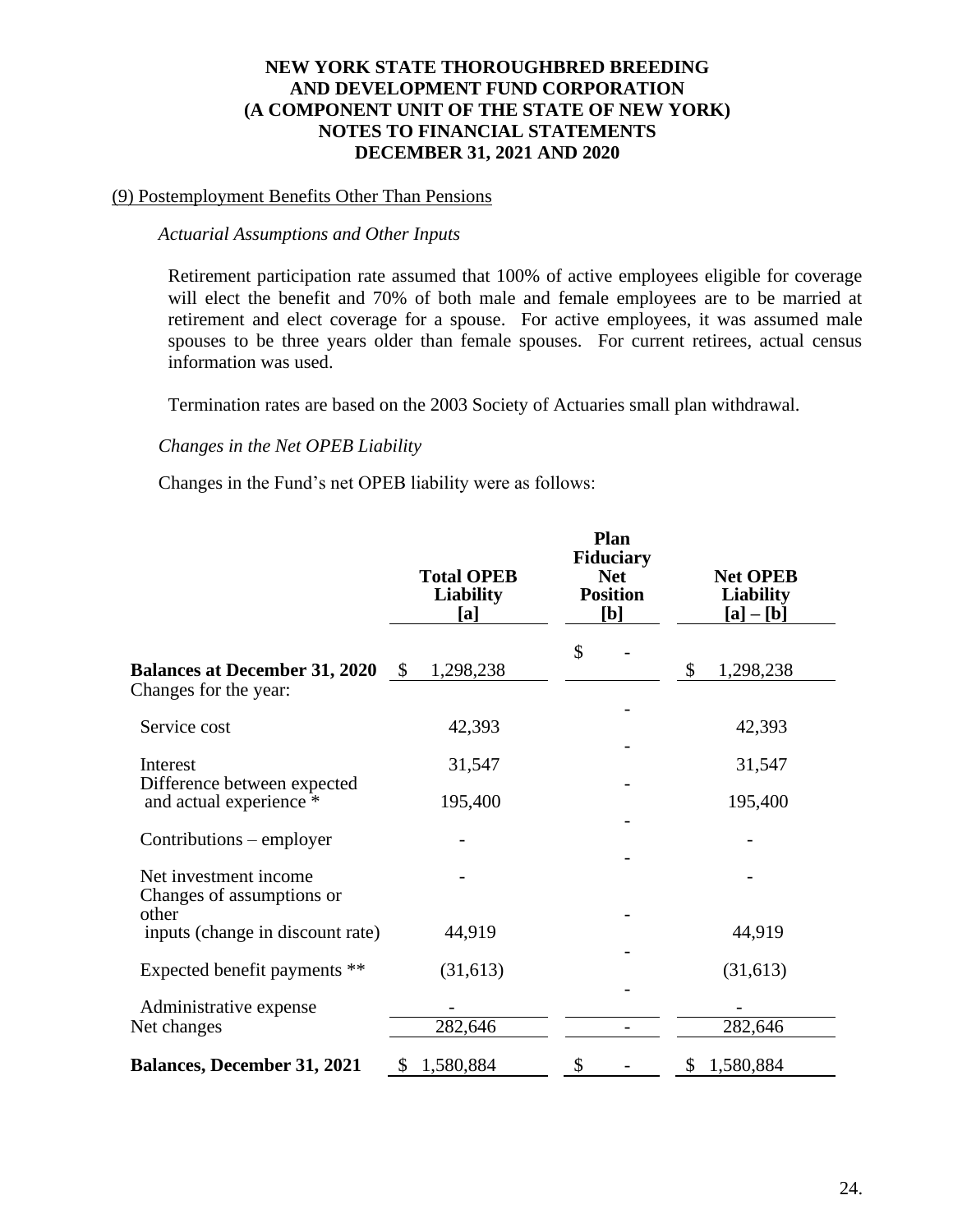#### **NEW YORK STATE THOROUGHBRED BREEDING AND DEVELOPMENT FUND CORPORATION (A COMPONENT UNIT OF THE STATE OF NEW YORK)** - NOTES TO FINANCIAL STATEMENTS **DECEMBER 31, 2021 AND 2020** NEW YORK STATE THOROUGHBRED BREEDIN  $\mathcal{L}$  and  $\mathcal{L}$  and  $\mathcal{L}$  and  $\mathcal{L}$

# (9) Postemployment Benefits Other Than Pensions

*Changes in the Net OPEB Liability* 

|                                                          | <b>Total OPEB</b><br><b>Liability</b><br>[a] | Plan<br>Fiduciary<br><b>Net</b><br><b>Position</b><br>[b] | <b>Net OPEB</b><br><b>Liability</b><br>$[a] - [b]$ |
|----------------------------------------------------------|----------------------------------------------|-----------------------------------------------------------|----------------------------------------------------|
| <b>Balances at December 31, 2019</b>                     | 1,120,319<br>$\boldsymbol{\mathsf{S}}$       | \$                                                        | 1,120,319<br>\$                                    |
| Changes for the year:                                    |                                              |                                                           |                                                    |
| Service cost                                             | 36,364                                       |                                                           | 36,364                                             |
| Interest                                                 | 31,040                                       |                                                           | 31,040                                             |
| Difference between expected<br>and actual experience *   | 101,091                                      |                                                           | 101,091                                            |
| Contributions – employer                                 |                                              |                                                           |                                                    |
| Net investment income<br>Changes of assumptions or other |                                              |                                                           |                                                    |
| inputs (change in discount rate)                         | 37,392                                       |                                                           | 37,392                                             |
| Expected benefit payments **                             | (27,968)                                     |                                                           | (27,968)                                           |
| Administrative expense                                   |                                              |                                                           |                                                    |
| Net changes                                              | 177,919                                      |                                                           | 177,919                                            |
| <b>Balances, December 31, 2020</b>                       | 1,298,238<br>\$                              | \$                                                        | 1,298,238<br>\$                                    |

*Changes in the Net OPEB Liability*

\*Includes differences due to changes in health care trend rates.

\*\*Expected benefit payments includes deferred benefit payments between the measurement date and fiscal year end.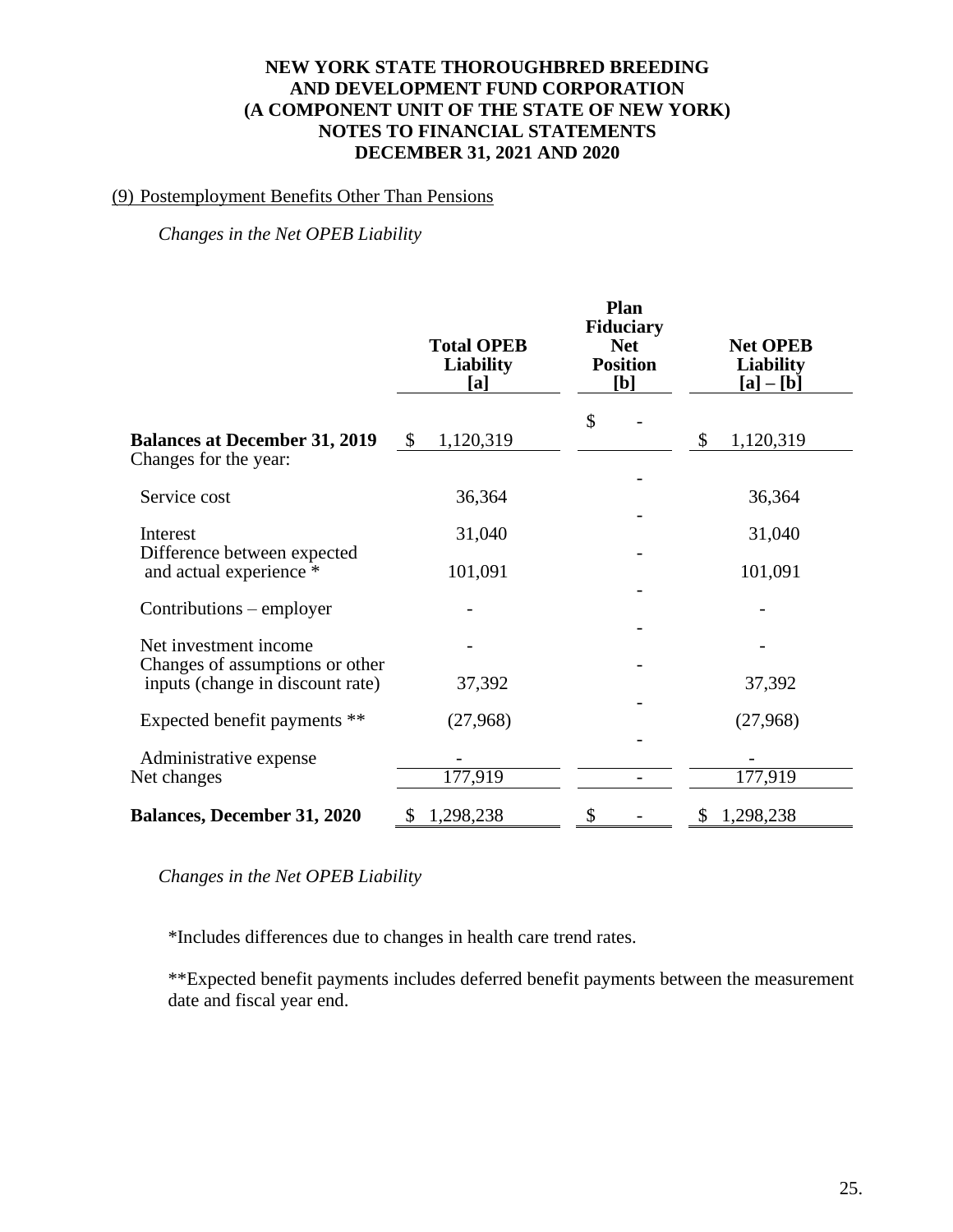## (9) Postemployment Benefits Other Than Pensions

## *Sensitivity of the total OPEB Liability to Changes in the Discount Rate*

The following presents the Fund's total OPEB liability at December 31, 2021, as well as what the Fund's total OPEB liability would be if it were calculated using discount rate that is 1 percentage point lower (1.19%) or 1 percentage point higher (3.19%) than the current discount rate:

|                             | $1\%$           | <b>Discount</b> | $1\%$           |
|-----------------------------|-----------------|-----------------|-----------------|
|                             | <b>Decrease</b> | Rate            | <b>Increase</b> |
|                             | $(1.19\%)$      | $(2.19\%)$      | $(3.19\%)$      |
| <b>Total OPEB Liability</b> | \$1,851,166     | \$1,580,884     | \$1,366,263     |

## *Sensitivity of the total OPEB Liability to Changes in the Discount Rate*

The following presents the Fund's total OPEB liability at December 31, 2020, as well as what the Fund's total OPEB liability would be if it were calculated using discount rate that is 1 percentage point lower (1.41%) or 1 percentage point higher (3.41%) than the current discount rate:

|                             | 1%              | <b>Discount</b> | 1%              |
|-----------------------------|-----------------|-----------------|-----------------|
|                             | <b>Decrease</b> | Rate            | <b>Increase</b> |
|                             | $(1.41\%)$      | $(2.41\%)$      | $(3.41\%)$      |
| <b>Total OPEB Liability</b> | \$1,518,394     | \$1,298,238     | \$1,123,170     |

## *Sensitivity of the total OPEB Liability to Changes in the Healthcare Cost Trend Rates*

The following presents the Fund's total OPEB liability at December 31, 2021, as well as what the Fund's total OPEB liability would be if it were calculated using healthcare cost trend rates that are 1 percentage point lower (5.10% decreasing to 3.37%) or 1 percentage point higher (7.10% decreasing to 5.37%) than the current healthcare cost trend rate:

|                             | <b>Healthcare</b> |                   |                   |  |
|-----------------------------|-------------------|-------------------|-------------------|--|
|                             | $1\%$             | <b>Cost Trend</b> | $1\%$             |  |
|                             | <b>Decrease</b>   | Rate              | <b>Increase</b>   |  |
|                             | $(5.10\%$         | (6.10%            | $(7.10\%$         |  |
|                             | <b>Decreasing</b> | <b>Decreasing</b> | <b>Decreasing</b> |  |
|                             | to $3.37\%$ )     | to $4.37\%$ )     | to $5.37\%$ )     |  |
| <b>Total OPEB Liability</b> | \$1,341,263       | \$1,580,884       | \$1,883,829       |  |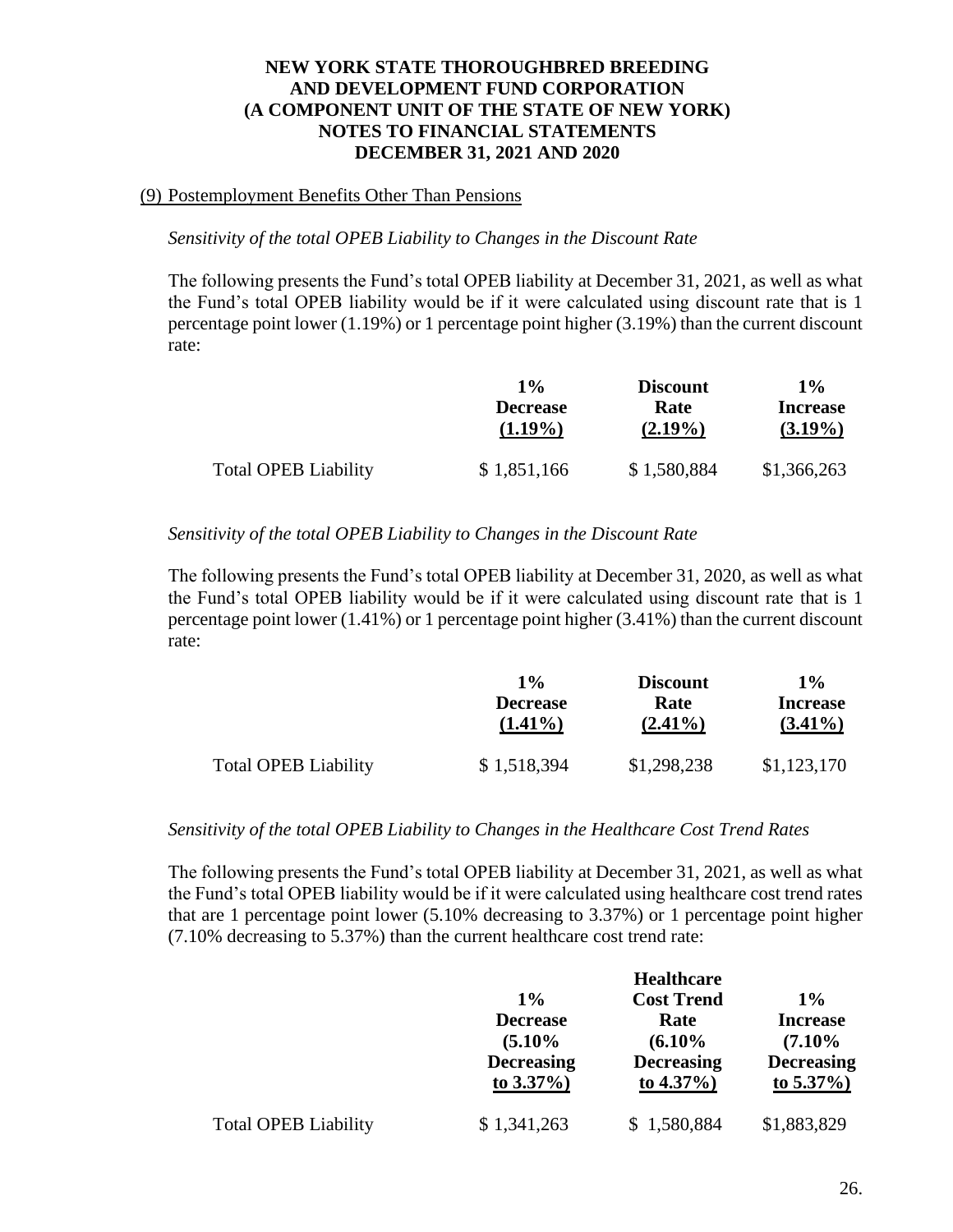#### (9) Postemployment Benefits Other Than Pensions

*Sensitivity of the total OPEB Liability to Changes in the Healthcare Cost Trend Rates*

The following presents the Fund's total OPEB liability at December 31, 2020, as well as what the Fund's total OPEB liability would be if it were calculated using healthcare cost trend rates that are 1 percentage point lower (3.00% increasing to 3.08%) or 1 percentage point higher (5.00% increasing to 5.08%) than the current healthcare cost trend rate:

|                             |                                  | <b>Healthcare</b>                  |                                    |  |  |
|-----------------------------|----------------------------------|------------------------------------|------------------------------------|--|--|
|                             | $1\%$                            | <b>Cost Trend</b>                  | $1\%$                              |  |  |
|                             | <b>Decrease</b><br>$(3.00\%$     | Rate<br>$(4.00\%$                  | <b>Increase</b><br>$(5.00\%$       |  |  |
|                             | <b>Increasing to</b><br>$3.08\%$ | <b>Increasing</b><br>to $4.08\%$ ) | <b>Increasing</b><br>to $5.08\%$ ) |  |  |
| <b>Total OPEB Liability</b> | \$1,112,884                      | \$1,298,238                        | \$1,531,141                        |  |  |

*OPEB Expense, Deferred Outflows of Resources, and Deferred Inflows of Resources Related to OPEB*

For the years ended December 31, 2021 and 2020, the Fund recognized OPEB expenses of \$236,985 and \$88,563, respectively. The Fund reported deferred outflows of resources and deferred inflows of resources related to OPEB from the following sources:

| <b>December 31, 2021</b>                                                                    | <b>Deferred Outflows</b><br>of Resources | <b>Deferred</b><br><b>Inflows of</b><br><b>Resources</b> |  |  |  |
|---------------------------------------------------------------------------------------------|------------------------------------------|----------------------------------------------------------|--|--|--|
| Differences between expected and actual<br>experience<br>Amounts recognized in OPEB expense | 97,700                                   |                                                          |  |  |  |
| Changes of assumptions<br>Contributions subsequent to the measurement date                  | 22,459<br>7.990                          |                                                          |  |  |  |
| Total                                                                                       | 128,149                                  |                                                          |  |  |  |

| <b>December 31, 2020</b>                                                                                              |    | <b>Deferred Outflows</b><br>of Resources | <b>Deferred</b><br><b>Inflows of</b><br><b>Resources</b> |  |  |
|-----------------------------------------------------------------------------------------------------------------------|----|------------------------------------------|----------------------------------------------------------|--|--|
| Differences between expected and actual<br>experience<br>Amounts recognized in OPEB expense<br>Changes of assumptions | \$ | 50,545<br>55,493                         | 30,599                                                   |  |  |
| Contributions subsequent to the measurement date<br>Total                                                             |    | 7,049                                    |                                                          |  |  |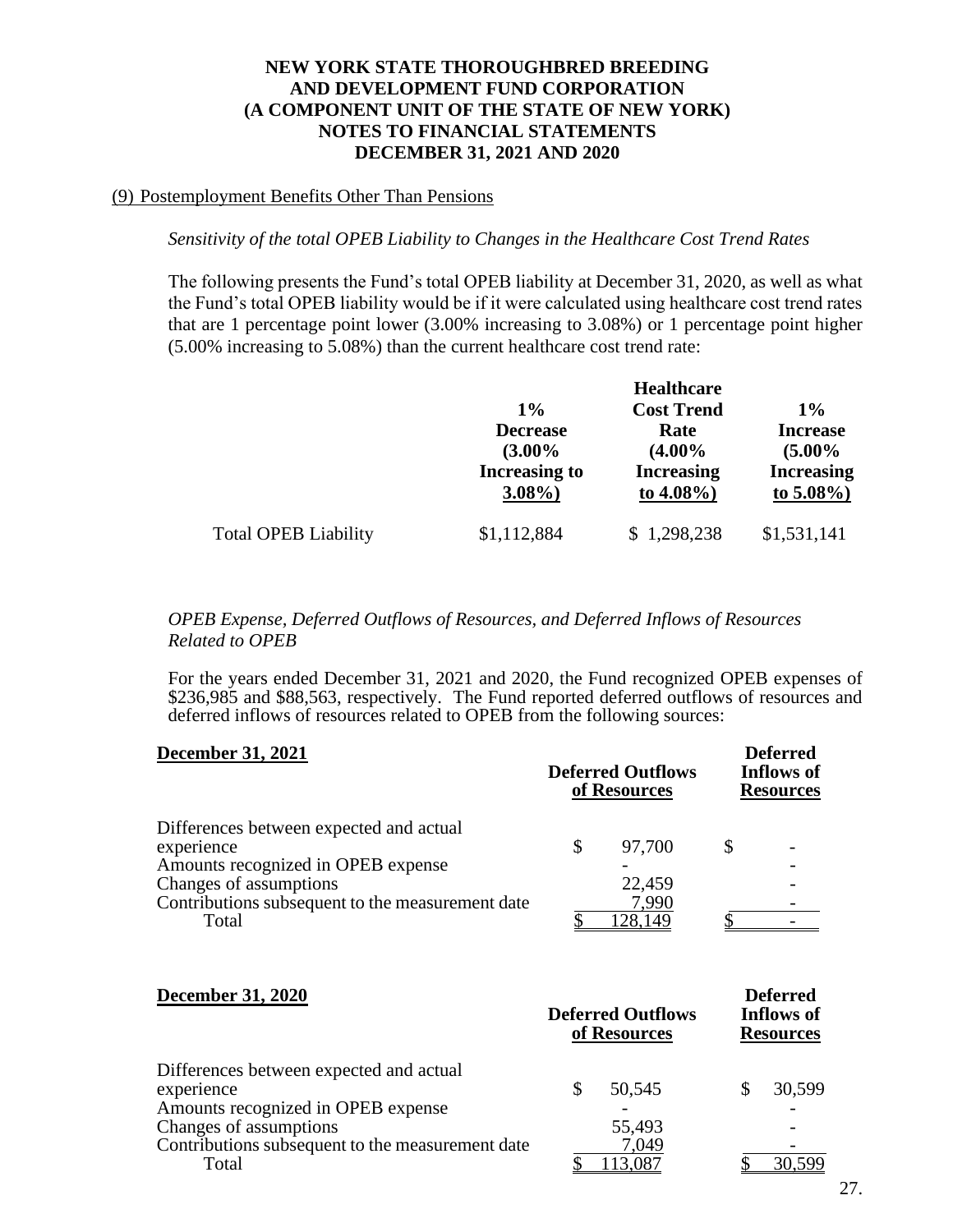#### (9) Postemployment Benefits Other Than Pensions

*OPEB Expense, Deferred Outflows of Resources, and Deferred Inflows of Resources Related to OPEB*

Amounts reported as deferred outflows of resources and deferred inflows of resources related to OPEB will be recognized in OPEB expense as follows:

> **Year Ending December 31,** 2022 \$120,159

## (10) Concentration of Risk - Long-Term Receivable and Payable

- In 2011, Suffolk OTB sought protection from its creditors with the filing of a petition for bankruptcy in the Eastern District of New York under Chapter Nine of the U.S. Bankruptcy Code. Under the terms of the original filing, Suffolk OTB was able to delay payment on debts owed as of the filing date while continuing to make payments on all debts incurred from that date forward. Amounts due and owing to the Fund from the OTB at the time of the filing included Handle and Breakage totaling \$56,243 and \$74,031 for 2012 and 2011, respectively. Although protected by Schedule F - Creditors Holding Unsecured Non-priority Claims in the 2012 filing, the Fund fully allowed for the non-collectability of these amounts in its 2012 financial statements.
- In October 2014, the Suffolk OTB received court approval on a plan of repayment. The repayment is contingent on several factors. The Fund received \$53,266 and \$59,422 in payments against the amount filed in bankruptcy for the years ended December 31, 2020 and 2019, respectively. Final payment on the bankruptcy was received in 2020 and the Fund received payment in full on the allowance.

## (11) Commitments and Contingencies

(a) Beginning February 1, 2013, the Fund came under the umbrella of the new Gaming Commission of the State of New York. It is anticipated that this reorganization will not significantly impact the Fund's mission or revenue sources. In response, the Fund relocated its operations to the New York State Gaming Commission building in Schenectady, New York, during December 2012.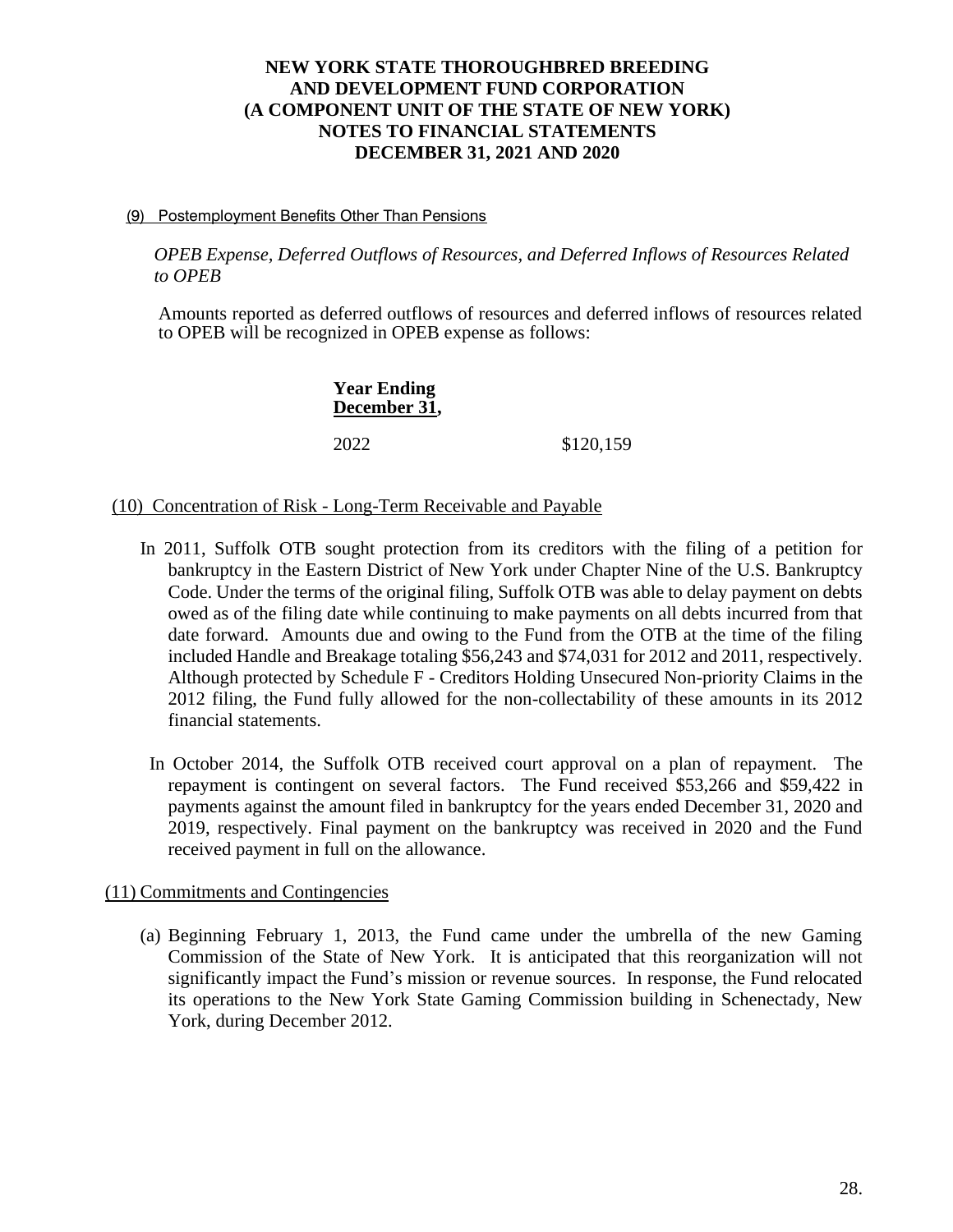## (11) Commitments and Contingencies

The Fund has a Shared Services Agreement with the New York State Gaming Commission for office space, utilities, and use of Gaming Commission employees. The agreement has a ten year term that expires December 31, 2023, but may be terminated by either party with sixty days' advance written notice. Occupancy expenditures for the years ended December 31, 2021 and 2020 were \$25,998 and \$24,295, respectively. Future payments under this agreement are estimated as follows:

| 2022 | \$ 27,700 |
|------|-----------|
| 2023 | 28,400    |
| 2024 | 29,200    |
|      | \$85,300  |

(b) In December 2020, the Fund entered into an agreement with The New York Racing Association, Inc. (NYRA) for certain sponsorship and sponsorship benefits. The agreement runs from January 1, 2021 through December 31, 2021 but can be terminated by either party with ten (10) days written notice. The agreement utilizes a promotional credit from 2020 and calls for three payments of \$23,333 beginning May 1, 2021. The agreement for 2022 calls for quarterly payments of \$31,250 beginning February 1, 2022.

## (12) Legal Proceedings and Claims

In the ordinary course of business, the Fund may be subject to certain legal proceedings and claims. For any actions that are not otherwise covered by liability insurance, management believes that the resulting outcome of any such actions will not have a material adverse effect on the financial condition or results of operations of the Fund. In addition, when a loss contingency becomes probable, management establishes reserves.

## (13) Accounting Standards Issued But Not Yet Implemented

• GASB Statement No. 87 – "Leases". The objective of this Statement is to better meet the information needs of financial statement users by improving the accounting and financial reporting for leases by governments. Under this Statement, a lessee is required to recognize a lease liability and an intangible right-to-use lease asset, and a lessor is required to recognize a lease receivable and a deferred inflow of resources, thereby enhancing the relevance and consistency of information about governments' leasing activities. This statement was effective for the period beginning after December 15, 2019, however GASB Statement No. 95, which was issued and implemented in the prior year, postponed the implementation of Statement No. 87. The provisions of this statement are effective for the financial statements reporting period beginning after June 15, 2021, which is the fiscal year beginning January 1, 2022 for the Fund. Management is evaluating the effects of this Statement on the financial statements of the Fund.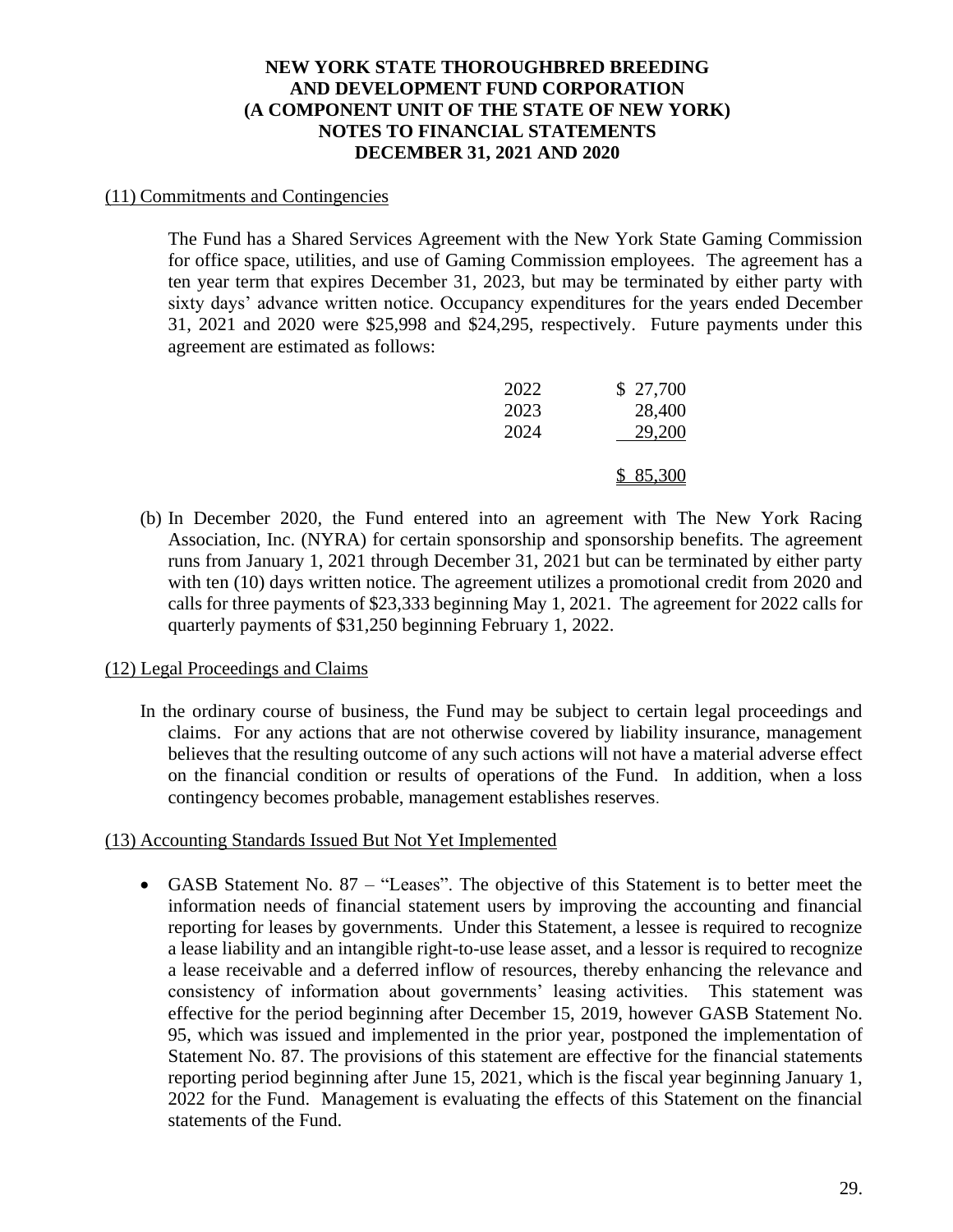## (13) Accounting Standards Issued But Not Yet Implemented

- GASB Statement No. 91 "Conduit Debt Obligations". The primary objectives of this Statement are to provide a single method of reporting conduit debt obligations by issuers and eliminate diversity in practice associated with (1) commitments extended by issuers, (2) arrangements associated with conduit debt obligations, and (3) related note disclosures. The implementation of GASB Statement No. 95 as provided in Note 2 to the financial statements, postponed the implementation of this statement. The provisions of this Statement are effective for fiscal years beginning after December 15, 2021, which is the fiscal year beginning January 1, 2022 for the Fund. Management is evaluating the effects of this Statement on the financial statements of the Fund.
- GASB Statement No. 92 "Omnibus 2020". The objectives of this Statement are to enhance comparability in accounting and financial reporting and to improve the consistency of authoritative literature by addressing practice issues that have been identified during implementation and application of certain GASB Statements. This Statement addresses a variety of topics and includes specific provisions. The provisions of this Statement are effective for fiscal years beginning after June 15, 2021, which is the fiscal year beginning January 1, 2022 for the Fund. Management is evaluating the effects of this Statement on the financial statements of the Fund.
- GASB Statement No. 93 "Replacement of Interbank Offered Rates". The objective of this Statement is to address accounting and financial reporting implications that result from the replacement of an IBOR. Some governments have entered into agreements in which variable payments made or received depend on an interbank offered rate (IBOR)—most notably, the London Interbank Offered Rate (LIBOR). As a result of global reference rate reform, LIBOR is expected to cease to exist in its current form at the end of 2021, prompting governments to amend or replace financial instruments for the purpose of replacing LIBOR with other reference rates, by either changing the reference rate or adding or changing fallback provisions related to the reference rate. The removal of LIBOR as an appropriate benchmark interest rate is effective for reporting periods ending after December 31, 2021, which is the fiscal year beginning January 1, 2022 for the Fund. All other requirements of this Statement are effective for reporting periods beginning after June 15, 2021, which is the fiscal year beginning January 1, 2022 for the Fund. The effects of this Statement on the financial statements of the Fund are not expected to be material.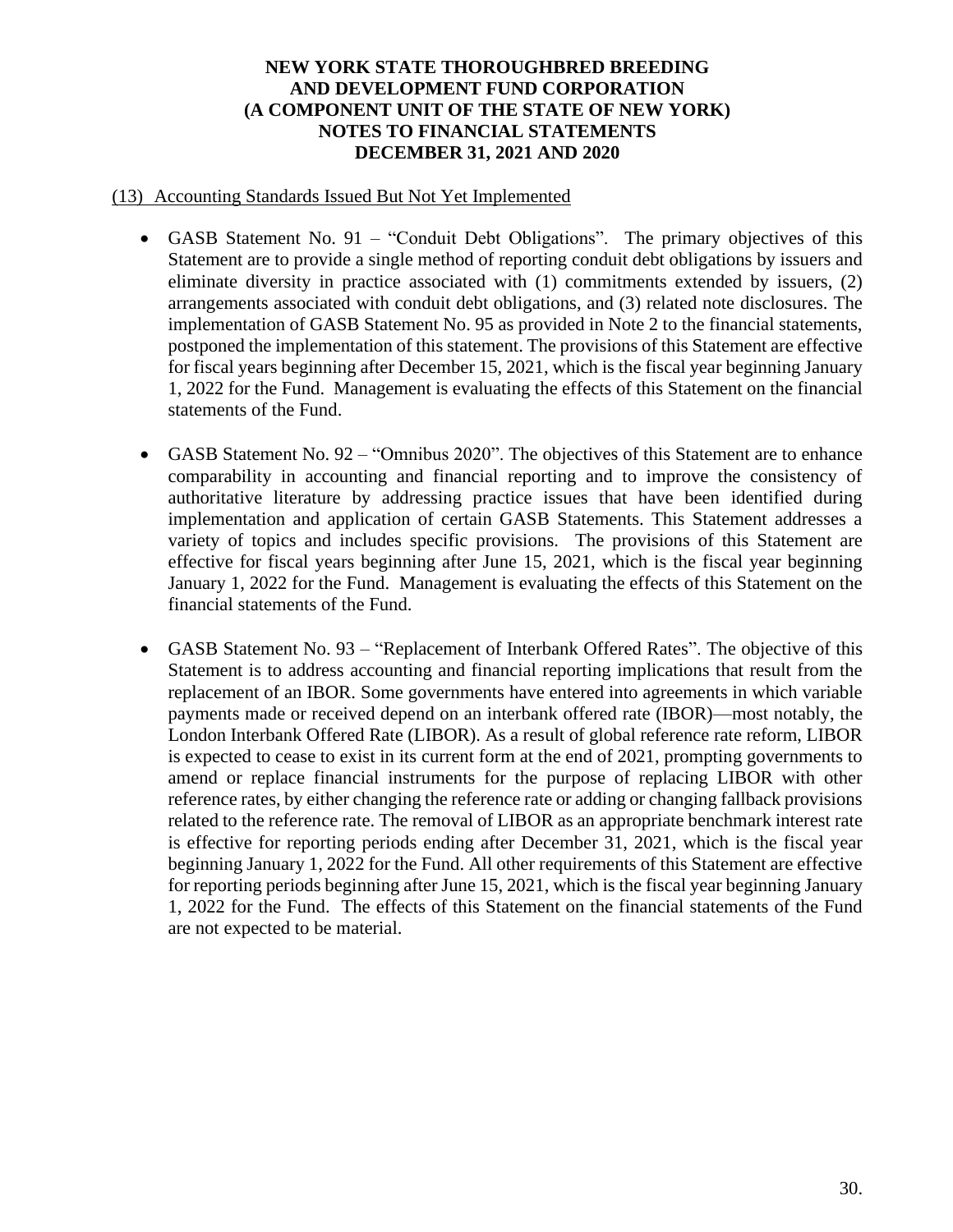#### (13) Accounting Standards Issued But Not Yet Implemented

- GASB Statement No. 94 "Public-Private and Public-Public Partnerships and Availability Payment Arrangements". The primary objective of this Statement is to improve financial reporting by addressing issues related to public-private and public-public partnership arrangements (PPPs). As used in this Statement, a PPP is an arrangement in which a government (the transferor) contracts with an operator (a governmental or nongovernmental entity) to provide public services by conveying control of the right to operate or use a nonfinancial asset, such as infrastructure or other capital asset (the underlying PPP asset), for a period of time in an exchange or exchange-like transaction. Some PPPs meet the definition of a service concession arrangement (SCA), which the Board defines in this Statement as a PPP in which (1) the operator collects and is compensated by fees from third parties; (2) the transferor determines or has the ability to modify or approve which services the operator is required to provide, to whom the operator is required to provide the services, and the prices or rates that can be charged for the services; and (3) the transferor is entitled to significant residual interest in the service utility of the underlying PPP asset at the end of the arrangement. The provisions of this Statement are effective for fiscal years beginning after June 15, 2022, which is the fiscal year beginning January 1, 2023 for the Fund. The effects of this Statement on the financial statements of the Fund are not presently determinable.
- GASB Statement No. 96 "Subscription-Based Information Technology Arrangements". The objective of this Statement is to provide guidance on the accounting and financial reporting for subscription-based information technology arrangements (SBITAs) for government end users (governments). This Statement (1) defines a SBITA; (2) establishes that a SBITA results in a right-to-use subscription asset—an intangible asset—and a corresponding subscription liability; (3) provides the capitalization criteria for outlays other than subscription payments, including implementation costs of a SBITA; and (4) requires note disclosures regarding a SBITA. To the extent relevant, the standards for SBITAs are based on the standards established in Statement No. 87, Leases, as amended. The provisions of this Statement are effective for fiscal years beginning after June 15, 2022, which is the fiscal year beginning January 1, 2023 for the Fund. The effects of this statement on the financial statements of the Fund are not presently determinable.
- GASB Statement No. 97 "Certain component Unit Criteria, and Accounting and Financial Reporting for Internal Revenue Code Section 457 Deferred Compensation Plans – an amendment of GASB Statements No. 14 and No. 84, and a supersession of GASB Statement No. 32". The objective of this Statement is to (1) increase consistency and comparability related to the reporting of fiduciary component units; (2) mitigate costs associated with the reporting of certain defined contribution pension plans, OPEB and other employee benefit plans; and (3) enhance the relevance, consistency, and comparability of the accounting for certain IRC 457 plans. The provisions of this Statement are effective on various dates depending on the circumstances. The earliest fiscal year is January 1, 2021. The effects of this Statement on the financial statements of the Fund are not expected to be material.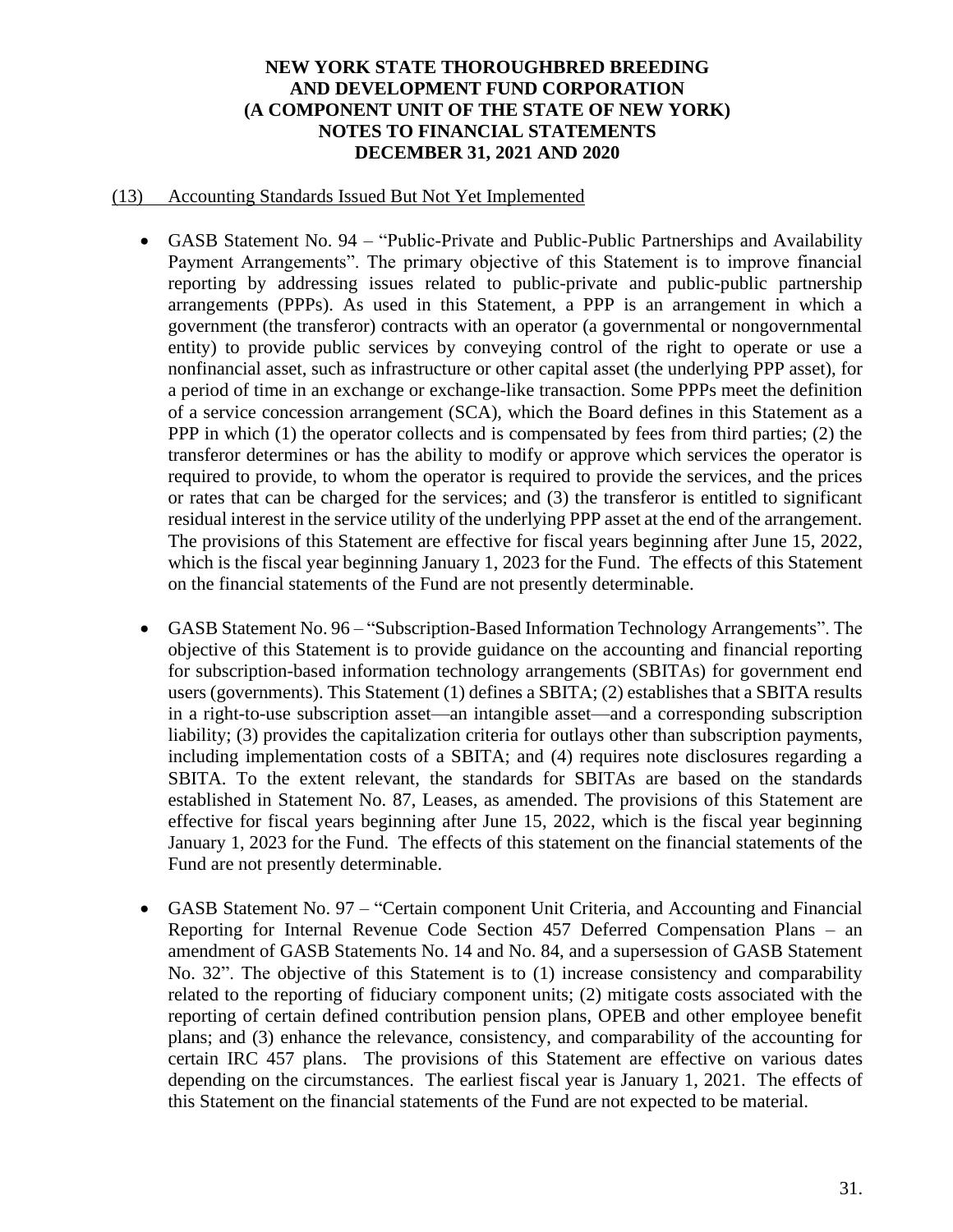#### **NEW YORK STATE THOROUGHBRED BREEDING AND DEVELOPMENT FUND CORPORATION (A Component Unit of the State of New York) SCHEDULES OF PROPORTIONATE SHARE OF THE NET PENSION LIABILITY (ASSET) LAST 10 FISCAL YEARS FOR THE YEAR ENDED DECEMBER 31, 2021**

|                                                                                                                      | 2021       | 2020       |    | 2019       | 2018       |    | 2017       | 2016       | 2015       |
|----------------------------------------------------------------------------------------------------------------------|------------|------------|----|------------|------------|----|------------|------------|------------|
| Fund's proportion of the net pension liability (asset)                                                               | 0.0010633% | 0.0010509% |    | 0.0012159% | 0.0012169% |    | 0.0013013% | 0.0013512% | 0.0010264% |
| Fund's proportionate share of the net pension liability (asset)                                                      | .059       | 278,275    | S  | 86.151     | 39.274     |    | 122.272    | 216,871    | 34,673     |
| Fund's covered payroll                                                                                               | 406.435    | 448.267    | S. | 448.599    | \$444,662  | S. | 430,449    | 426,747    | 413,358    |
| Fund's proportionate share of the net pension liability (asset)<br>as a percentage of its covered - employee payroll | 0.26%      | 62.08%     |    | 19.20%     | 8.83%      |    | 28.41%     | 50.82%     | 8.39%      |
| Plan fiduciary net position as a percentage of the total pension<br>liability                                        | 99.95%     | 86.4%      |    | 96.3%      | 98.2%      |    | 94.7%      | 90.7%      | 97.9%      |

\* The amounts presented for each fiscal year were determined as of the March 31, 2021, 2020, 2019, 2018, 2017, 2016 and 2015 measurement dates of the plan.

Note: This schedule is presented to illustrate the requirement to show information for 10 years. However, until a full 10-year trend is compiled this presentation will only include information for those years for which information is available.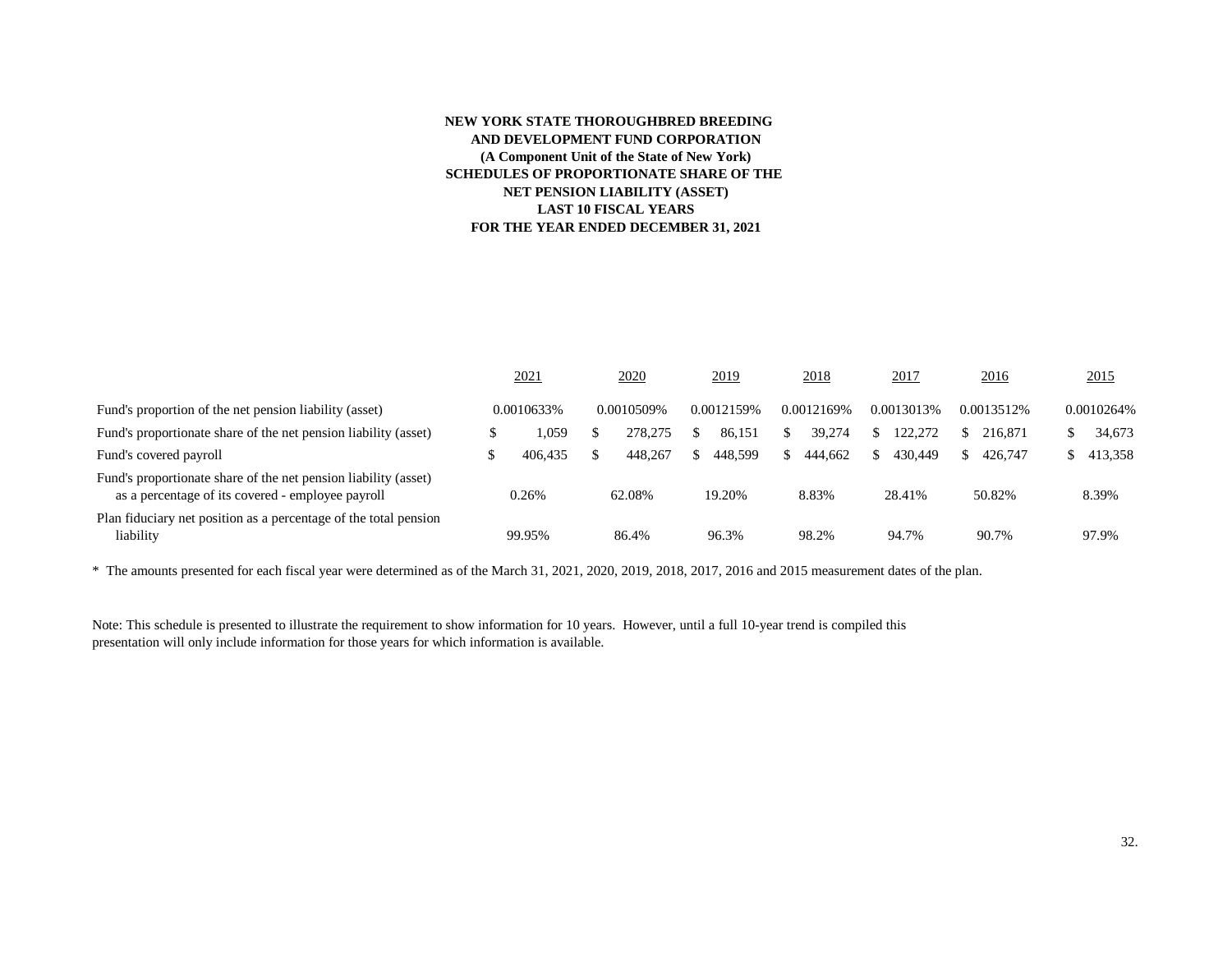#### **NEW YORK STATE THOROUGHBRED BREEDING AND DEVELOPMENT FUND CORPORATION (A Component Unit of the State of New York) SCHEDULES OF FUND CONTRIBUTIONS LAST 10 FISCAL YEARS FOR THE YEAR ENDED DECEMBER 31, 2021**

|                                                                         | 2021      | 2020      | 2019      | 2018                     | 2017      | 2016         | 2015      | 2014         |
|-------------------------------------------------------------------------|-----------|-----------|-----------|--------------------------|-----------|--------------|-----------|--------------|
| Contractually required contribution                                     | 62,758    | \$61,453  | \$62,415  | 63,064<br>S.             | \$61,770  | 61.234<br>S. | \$92,060  | 37,768<br>S. |
| Contributions in relation to the contractually<br>required contribution | 62,758    | 61,453    | 62,415    | 63,064                   | 61,770    | 61,234       | 92,060    | 37,768       |
| Contribution deficiency (excess)                                        |           |           | ۰.        | $\overline{\phantom{0}}$ |           |              |           |              |
| Fund's covered employee payroll                                         | \$406,435 | \$448.267 | \$448.599 | \$444.662                | \$430.449 | \$426,747    | \$413.358 | \$312,882    |
| Contributions as a percentage of covered<br>employee payroll            | 15.44%    | 13.71%    | 13.91%    | 14.18%                   | 14.35%    | 14.35%       | 22.27%    | 12.07%       |

Note: This schedule is presented to illustrate the requirement to show information for 10 years. However, until a full 10-year trend is compiled this presentation will only include information for those years for which information is available.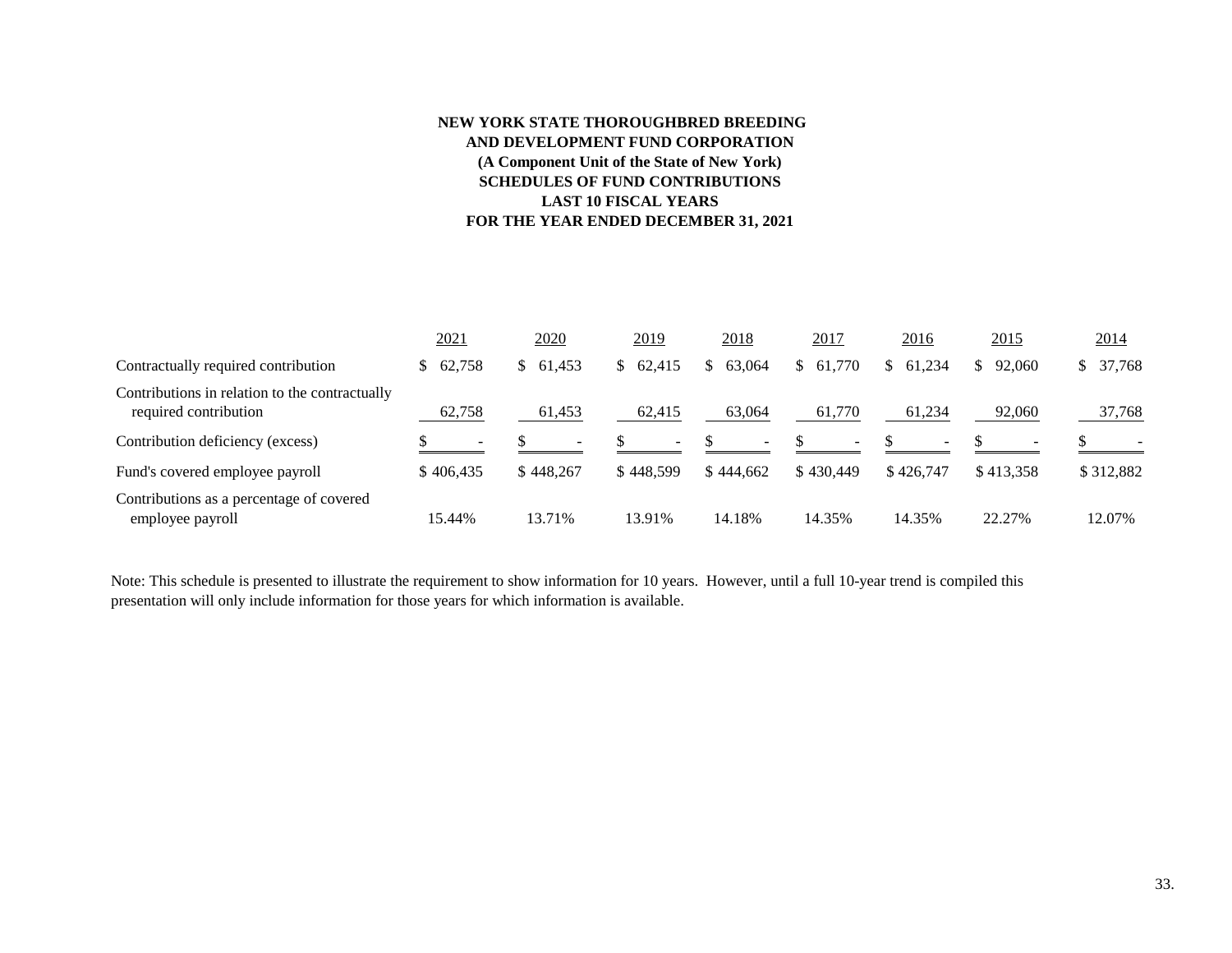#### **NEW YORK STATE THOROUGHBRED BREEDING AND DEVELOPMENT FUND CORPORATION (A Component Unit of the State of New York) SCHEDULE OF CHANGES IN TOTAL OPEB LIABILITY FOR THE YEAR ENDED DECEMBER 31, 2021**

|                                                                                                     |      | 2021      |              | <b>Fiscal Year Ending</b><br>2020 |                           | 2019       |              | 2018       |
|-----------------------------------------------------------------------------------------------------|------|-----------|--------------|-----------------------------------|---------------------------|------------|--------------|------------|
| <b>Total OPEB Liability</b><br>Measurement date                                                     |      | 9/30/2021 |              | 9/30/2020                         |                           | 9/30/2019  |              | 9/30/2018  |
| Service cost                                                                                        | \$   | 42,393    | $\mathbb{S}$ | 36,364                            | $\boldsymbol{\mathsf{S}}$ | 46,712     | $\mathbb{S}$ | 41,735     |
| Interest                                                                                            |      | 31,547    |              | 31,040                            |                           | 39,954     |              | 44,232     |
| Changes in benefit terms                                                                            |      |           |              |                                   |                           |            |              |            |
| Difference between expected and actual experience in the<br>measurement of the total OPEB liability |      | 195,400   |              | 101,091                           |                           | (183, 595) |              | (217, 159) |
| Changes in assumptions and other inputs                                                             |      | 44,919    |              | 37,392                            |                           | 220,785    |              | (62, 877)  |
| Benefit payments                                                                                    |      | (31, 613) |              | (27,968)                          |                           | (31,510)   |              | (31, 390)  |
| Net Change in Total OPEB Liability                                                                  |      | 282,646   |              | 177,919                           |                           | 92,346     |              | (225, 459) |
| Total OPEB Liability - beginning                                                                    |      | 1,298,238 |              | 1,120,319                         |                           | 1,027,973  |              | 1,253,432  |
| Total OPEB Liability - ending                                                                       |      | 1,580,884 | \$           | 1,298,238                         | \$                        | 1,120,319  | <sup>S</sup> | 1,027,973  |
| Covered-employee payroll                                                                            | $\$$ | 453,176   | $\$$         | 439,571                           | $\boldsymbol{\mathsf{S}}$ | 425,858    | \$           | 440,209    |
| Total OPEB Liability as a percentage of covered-employee payroll                                    |      | 348.85%   |              | 295.34%                           |                           | 263.07%    |              | 233.52%    |

Note: This schedule is presented to illustrate the requirement to show information for 10 years. However, until a full 10-year trend is compiled this presentation will only include information for those years for which information is available. Additionally, the amounts presented for each fiscal year were determined as of the measurement date as disclosed in the footnotes.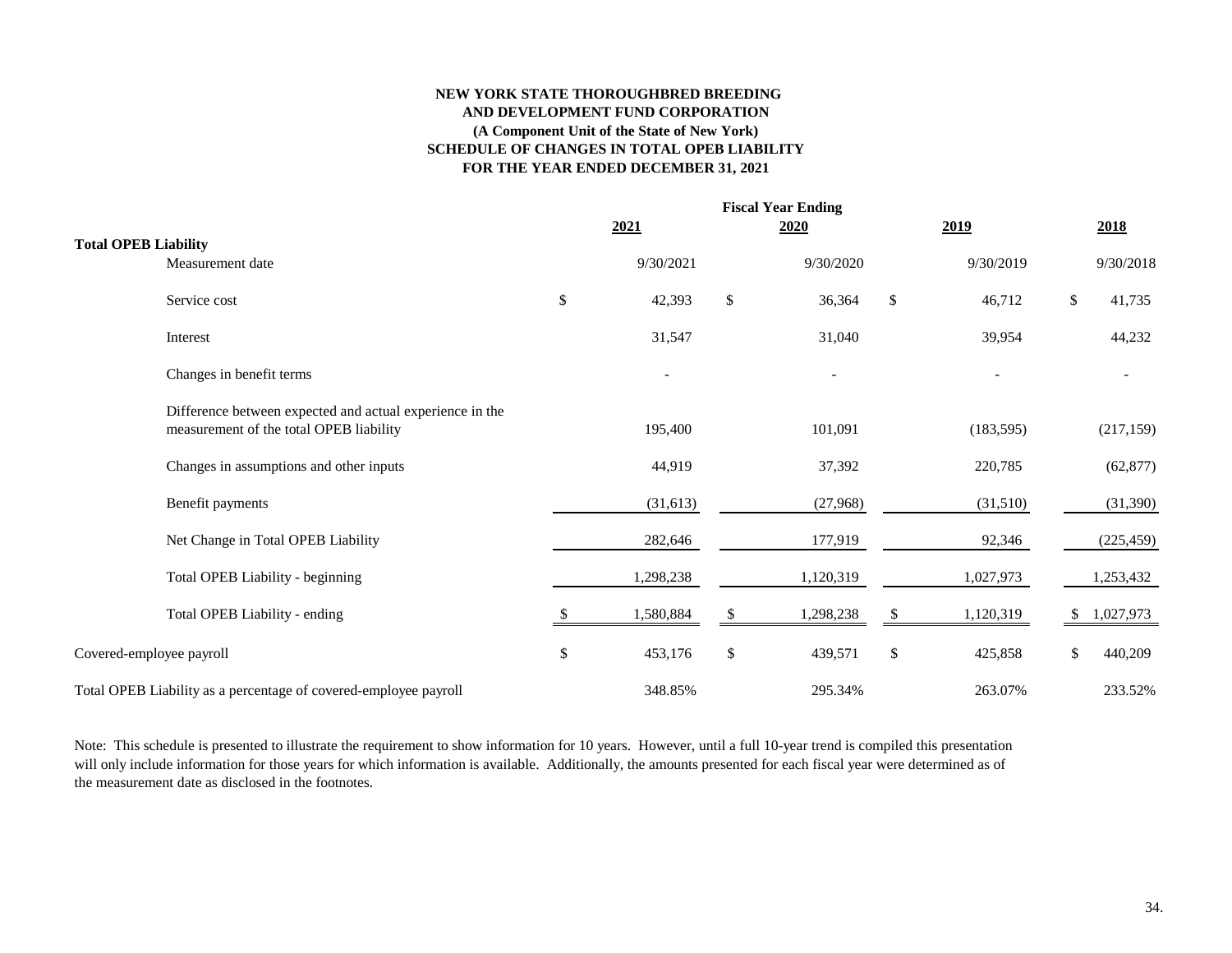

# **INDEPENDENT AUDITOR'S REPORT ON INTERNAL CONTROL OVER FINANCIAL REPORTING AND ON COMPLIANCE AND OTHER MATTERS BASED ON AN AUDIT OF FINANCIAL STATEMENTS PERFORMED IN ACCORDANCE WITH** *GOVERNMENT AUDITING STANDARDS*

#### To the Members New York State Thoroughbred Breeding and Development Fund

We have audited, in accordance with auditing standards generally accepted in the United States of America and the standards applicable to financial audits contained in *Government Auditing Standards*  issued by the Comptroller General of the United States, the financial statements of the governmental activities, and each major fund of the New York State Thoroughbred Breeding and Development Fund (the Fund), a component unit of the State of New York, as of and for the year ended December 31, 2021, and the related notes to the financial statements, which collectively comprise the Fund's basic financial statements, and have issued our report thereon dated March 9, 2022.

#### **Report on Internal Control over Financial Reporting**

In planning and performing our audit of the financial statements, we considered the Fund's internal control over financial reporting (internal control) as a basis for designing audit procedures that are appropriate in the circumstances for the purpose of expressing our opinion on the financial statements, but not for the purpose of expressing an opinion on the effectiveness of the Fund's internal control. Accordingly, we do not express an opinion on the effectiveness of the Fund's internal control.

A *deficiency in internal control* exists when the design or operation of a control does not allow management or employees, in the normal course of performing their assigned functions, to prevent, or detect and correct, misstatements on a timely basis. A *material weakness* is a deficiency, or a combination of deficiencies, in internal control, such that there is a reasonable possibility that a material misstatement of the entity's financial statements will not be prevented, or detected and corrected on a timely basis. A *significant deficiency* is a deficiency, or a combination of deficiencies, in internal control that is less severe than a material weakness, yet important enough to merit attention by those charged with governance.

Our consideration of internal control was for the limited purpose described in the first paragraph of this section and was not designed to identify all deficiencies in internal control that might be material weaknesses or, significant deficiencies. Given these limitations, during our audit we did not identify any deficiencies in internal control that we consider to be material weaknesses. However, material weaknesses may exist that were not identified.